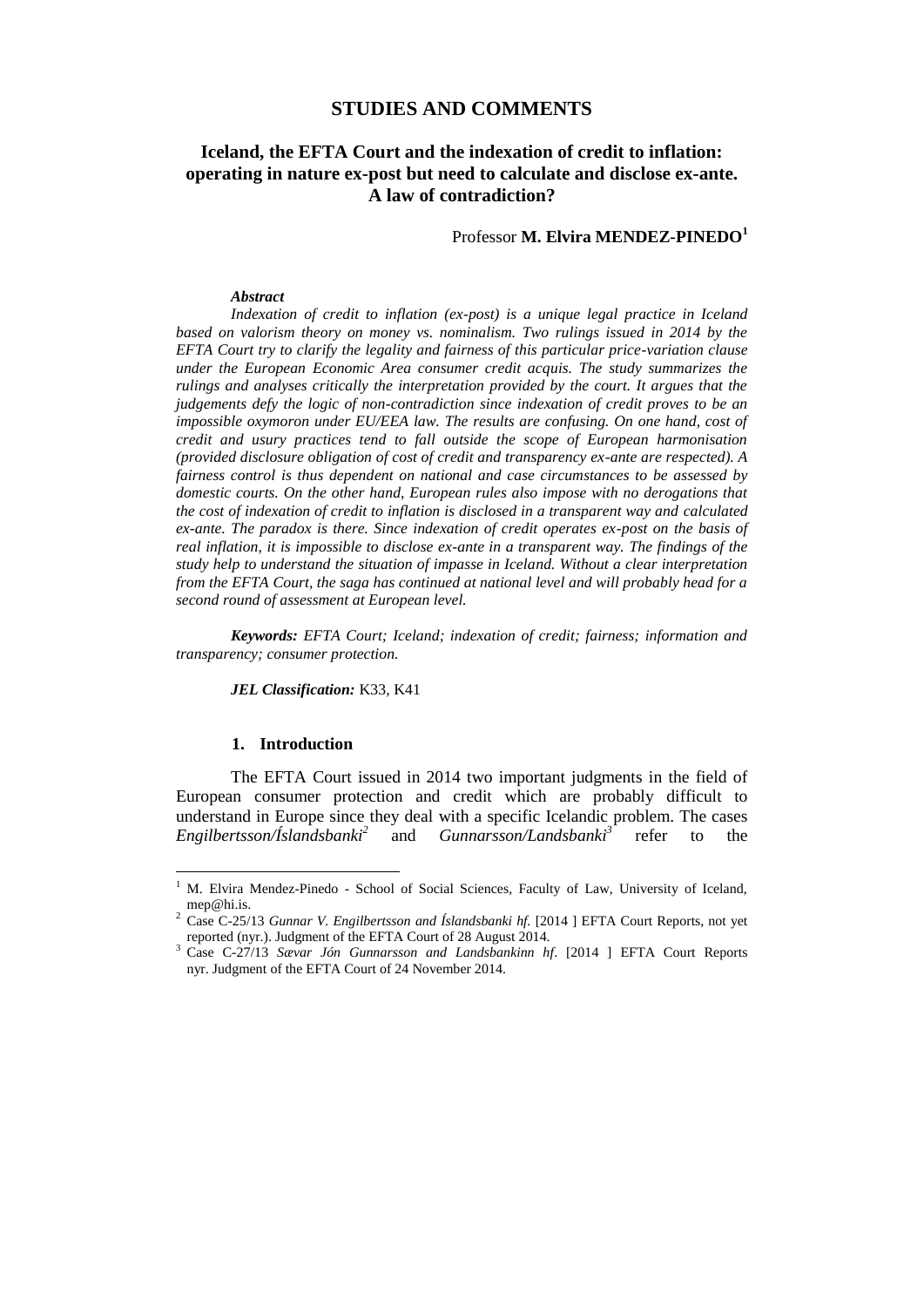compatibility of inflation-indexed secured and unsecured loans (consumer credit and/or mortgage credit) with European Economic Area (EEA) law.

Indexation of credit is a novel issue in European law although it is related to price-variation clauses in consumer law. This indexation to real inflation ex-post (after the signature of credit contract) is a unique practice found in Iceland but also known in other countries of Latin America<sup>4</sup>. In the field of credit and financial services, Iceland is an exception to the general theory of debt adopted in Europe based on nominalism<sup>5</sup>. All EEA countries have adopted a nominalistic approach to credit and debt. When an obligation/debt keeps its nominal value, inflation erodes slowly the real value of debt (since it keeps its original nominated or face value while the salaries tend to follow inflation). In a context of inflation, nominalism and time help debtors and damages creditors. When creditors are financial professional institutions and debtors are consumers, nominalism and inflation tend to compensate the original imbalance of power and asymmetry of information and education that exists between contracting parties.

In Iceland the opposite occurs since credit is constructed on the basis of valorism theory. Inflation benefits creditors because the principal of the debt is directly linked/indexed to the general inflation index and thus keeps its real value or purchasing power over time. Indexation is thus a practice which operates expost, a sort of semi-automatic price-variation clause embedded in the contract which deploys its effect during the whole life of the credit and updates the principal, the interest and other charges on a regular basis. Indexation clauses seem to be standard terms; they are not individually negotiated (indexation of credit has been a "take it or leave it" situation for consumers). In practice, the loan agreement is articulated through a bond (financial instrument) that the consumer issues to the bank promising future payments and pledging guarantees. Empirical research done by consumer associations has proved that the method of calculation of cost of credit is never explicitly disclosed to consumers ex-ante, usually there is only a general referral to indexation to the consumer price index ("CPI") in the contract.

The financial sector has traditionally argued that there this indexation is not a choice but a necessity in Iceland due to the historic inflation<sup>6</sup> and a micro-

 $\overline{a}$ 

<sup>4</sup> Ásgeir Jónsson, Sigurður Jóhannesson, Valdimar Árman, Brice Benaben and Stefania Perrucci, *"Nauðsyn eða val? Verðtrygging, vextir og verðbolga*‖ (―Necessity or choice? Indexation, interest and inflation"), Report for the Association of Financial institutions SFF (Reykjavík, 2012) available on internet at <http://sff.is/sites/default/files/naudsyn\_eda\_val-verdtrygging\_vextir\_og [verdbolga.pdf>](http://sff.is/sites/default/files/naudsyn_eda_val-verdtrygging_vextir_og_%20verdbolga.pdf) (consulted last time in July 1, 2016). See Chapter 7 "Inflation Indexation and Housing Finance", at 171-196 which presents a good summary of the problem in English with a history of indexation to indexation in Latin America for comparison purposes and final policy suggestions for Iceland. As the report shows, Chile has a similar system of indexing loans to the consumer price index (using a different currency called Unidad de Fomento UF).

<sup>5</sup> On the different theories of debt (nominalism vs. valorism) see Mann, *The legal aspect of money* (OUP, 1938 and 1992) and Kessler, "Book Review: Money in the Law" 40 *Columbia Law Review* 175 (1940) available on internet at [<http://digitalcommons.law.yale.edu/fss\\_papers/2713>](http://digitalcommons.law.yale.edu/fss_papers/2713) (consulted last time in July 1, 2016).

<sup>6</sup> Jónsson and others, op. cit. supra note 4.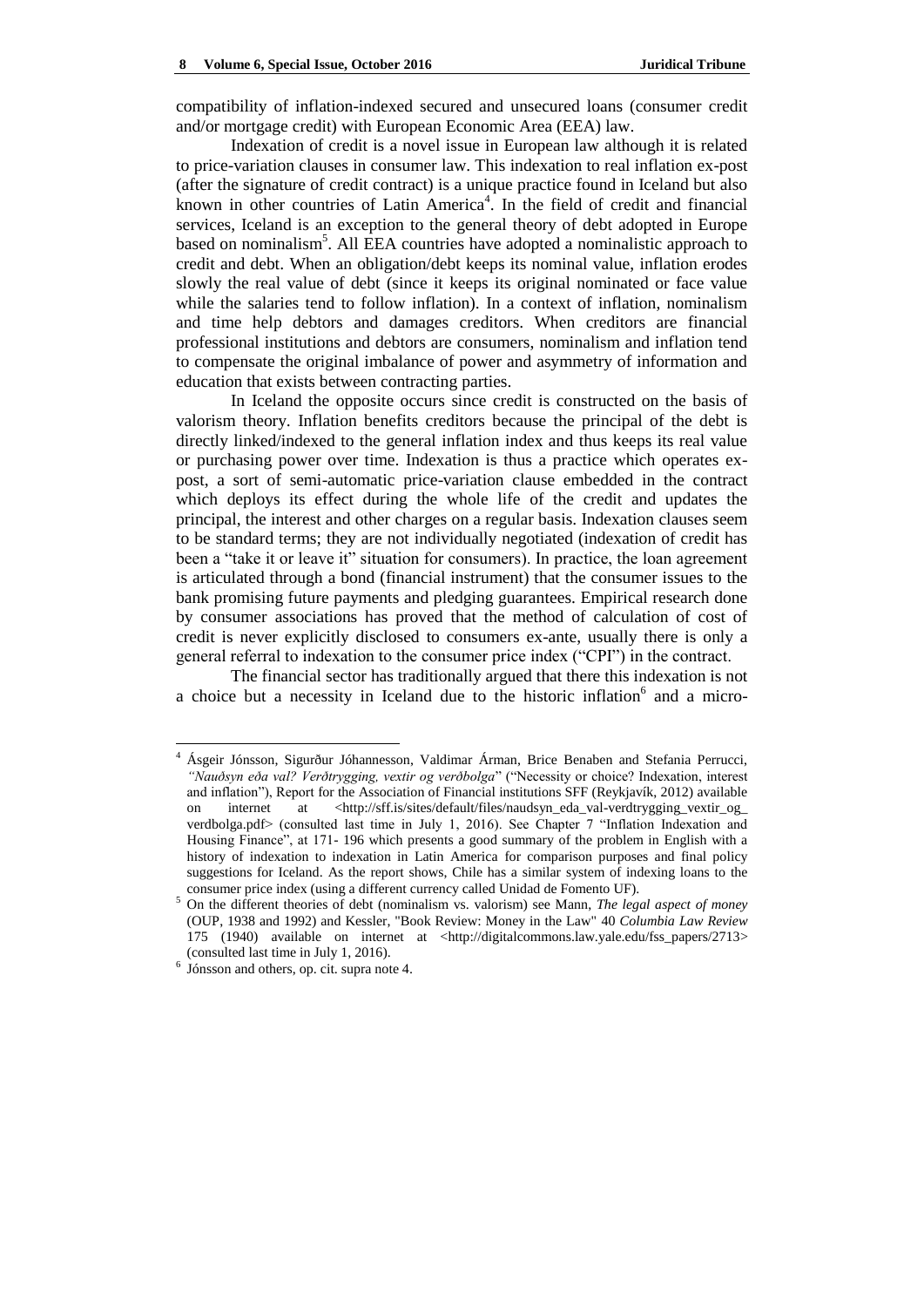currency. Consumer associations, on the contrary, have consistently argued to the legislative, executive and judicial powers that credit indexation is extremely prejudicial not only for consumers but also for the economy since it fuels, in fact,  $inflation<sup>7</sup>$ .

The core of the disputes is whether indexation practices allowed by Icelandic legislation -as they have been implemented in Iceland during 2001-2013 comply with the requirements of European consumer credit law. From an academic perspective, the key question is whether loan indexation can pass or not the European legality and fairness tests that EEA consumer (credit) law requires.

The European legal framework for assessment is given by the EEA Agreement<sup>8</sup>, the Annex XIX incorporating EU consumer legislation to the EEA legal order<sup>9</sup> and, in particular, the following secondary law: Directive 87/102/EEC on consumer credit<sup>10</sup> in force in Iceland at the time (from now on "1987 Consumer Credit Directive"), Directive  $93/13$  on unfair terms in consumer contracts<sup>11</sup> (from now on "1993 Unfair Terms Directive") and Directive 2005/29 on unfair commercial practices<sup>12</sup> (from now on  $-2005$  Unfair Commercial Practices Directive").

The relevance of the interpretation could not be greater. The current judicial review on the legality and fairness of indexation of credit under EEA consumer law by the EFTA Court affects thousands of loan contracts and the majority of families in Iceland as well as the public sector (Housing Financing

<sup>7</sup> Mallet has argued that indexation of loans to the consumer price index (CPI) has failed to address the economic problem and consequences of the hyperinflation and has directly contributed to increase the inflation rate through creation of secondary monetary supply. She summarizes it as a "positive feedback loop within the banking system's monetary regulation". Mallet, "An Examination of the effect on the Icelandic Banking System of Verðtryggð Lán (Indexed-Linked Loans)", (2013) IIIM TECH REPORT IIIMTR 2013-01-001 (Icelandic Institute for Intelligent Machines), available at [<www.iiim.is>](http://www.iiim.is/) (consulted last time in July 1, 2016).

<sup>&</sup>lt;sup>8</sup> The EEA Agreement extending the internal market to Iceland, Norway and Lichtenstein entered into force on 1 January 1994, see O.J. 1994 L 1, p. 3. It has never been formally amended since the update of all subsequent and relevant legislation is done through the inclusion of new EU/EEA acts into the annexes of the Agreement. There is a paralell Aagreement between the EFTA States on the establishment of a Surveillance Authority and a Court of Justice (ESA/EFTA Court Agreement) O.J. 1994 L 344, p. 3.

<sup>9</sup> EU legislation on consumer protection is regularly incorporated to the Annex XIX of the EEA Agreement by the relevant decisions of the EFTA Joint Committee. Once incorporated to the EEA legal order, the Icelandic Parliament adopts it as national domestic law. The new database EEA-Lex allows to search all EU acts that have been incorporated into the [EEA Agreement](http://www.efta.int/legal-texts/eea) or are under consideration for future incorporation

<sup>10</sup> Council Directive 87/102/EEC of 22 December 1986 for the approximation of the laws, regulations and administrative provisions of the Member States concerning consumer credit. O.J. 1987 L42, p. 48.

<sup>&</sup>lt;sup>11</sup> Council Directive 93/13/EEC of 5 April 1993 on unfair terms in consumer contracts. O.J. L 095, p. XX.

<sup>&</sup>lt;sup>12</sup> Directive 2005/29/EC of the European Parliament and of the Council of 11 May 2005 concerning unfair business-to-consumer commercial practices in the internal market. O.J. L 149, p. 29.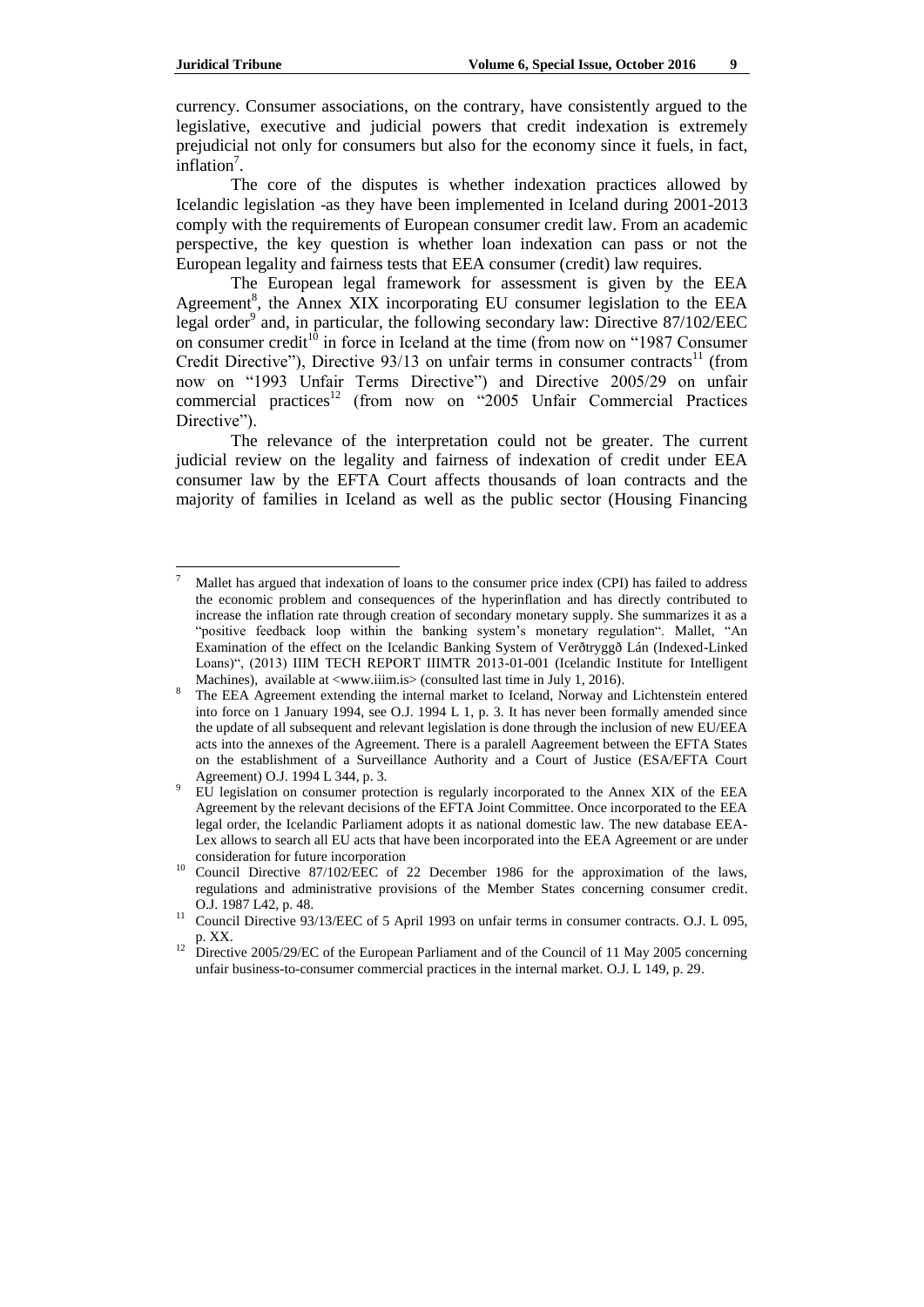# Fund $)^{13}$ .

 $\overline{\phantom{a}}$ 

This study focuses on the advisory opinions given by the EFTA Court in 2014. The judgments are extremely important for society since the problems relating to indexation of credit in Iceland have been one the most important economic issues discussed in the country in the aftermath of the financial crisis during 2013 and 2014. During the economic crisis the working population feels insecure about their future as many people have been affected by the wage cuts, and uncertainty still remains concerning the retention of the work place. New risk groups whose incomes have undergone a significant decrease during the crisis, join those risk groups already in a crisis situation (the disabled, pensioners, in particular single pensioners, the long-term unemployed, single-parent families and families with many children, the homeless, ex-convicts). The population becomes increasingly more convinced that they can rely only on themselves or informal contacts and the state and policies implemented by the government cannot be trusted<sup>14</sup>. In fact, the promise to write-off/restructure the principal of household indexed-debt and to put an end to indexation brought to power the political party of the current Prime Minister in 2013 (coalition of Progressive Party with Independent Party). A national plan of household debt-relief (called "leiðrétting") was approved in 2014 and executed in 2015 where the principal of indexed mortgage loans was reduced taking into consideration the inflation after the crisis<sup>15</sup>. At the time being, the Parliament still has to discuss the promise to put an end to indexation of consumer/mortgage credit from 2016 onwards<sup>16</sup>.

# **2. The facts and the questions referred**

The case *Engilbertsson* /*Íslandsbanki<sup>17</sup>* refers to secured credit (guaranteed by mortgage lien on property). This individual took out three loans in 2005 and 2007 from *Íslandsbanki* in order to buy property in Reykjavík. As it is usual in Iceland, the loan contracts were framed as securities-backed bonds issued by the

<sup>13</sup> Empirical research done by consumer association *Samtök heimilanna* (SHH) (the Homes association) shows that, unfortunately, there are too many loan contracts in force (both secured and non-secured credit) where the information given on total cost of credit and the amount of the principal due are inaccurate and do not correspond with the factual payments that consumers are requested to pay on a regular basis.

<sup>14</sup> Signe Dobelniece, Tana Lace, *Global economic crisis in Latvia: social policy and individuals' responses*, ‗Filosofija-Sociologija**'**, 2012. Vol. 23, issue 2, p. 115.

<sup>&</sup>lt;sup>15</sup> Information on the houseld debt relief programme executed in Iceland in 2014-2015 can be found in English at the website [<http://eng.forsaetisraduneyti.is/debt-relief/>](http://eng.forsaetisraduneyti.is/debt-relief/) (consulted last time in July 1, 2016).

<sup>&</sup>lt;sup>16</sup> Written reply of Prime Minister to MP Sigríður Ingibjörg Ingadóttir of 23 February 2015 available at <http://www.althingi.is/thingstorf/thingmalalistar-eftir-thingum/ferill/?ltg=144&mnr=485> (consulted last time in July 1, 2016).

<sup>17</sup> EFTA Court, case C-25/13 *Gunnar V. Engilbertsson and Íslandsbanki hf.* [2014 ] EFTA Court Reports, not yet reported (nyr.). Judgment of the EFTA Court of 28 August 2014.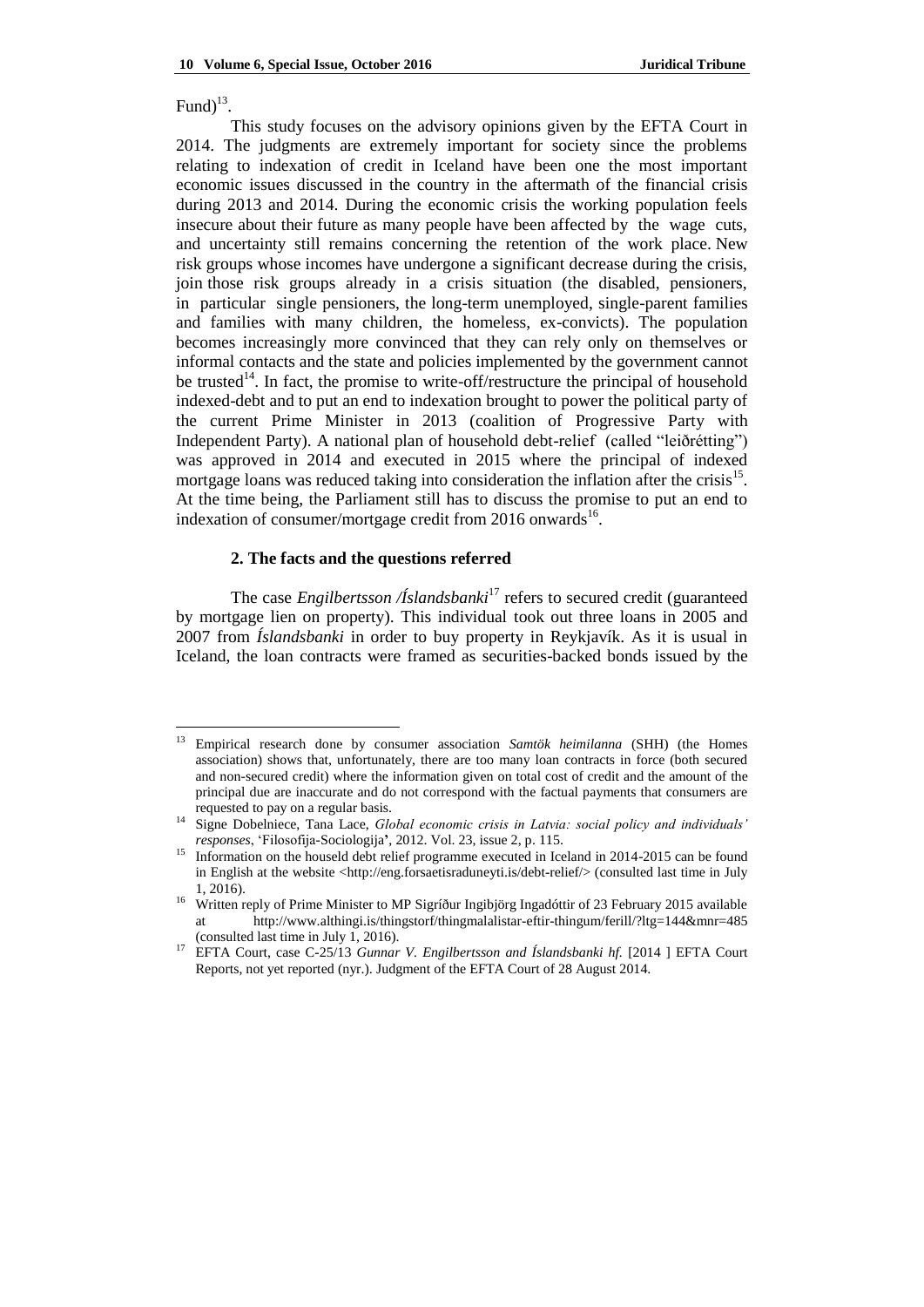$bank<sup>18</sup>$ . The loans disputed were linked to the Icelandic consumer price index (CPI) and the contract also included a provision on the review of the interest rates. The debtor stopped complying with financial obligations mid-2009 and enforcement actions were started for the execution of the bond resulting in an partial attachment on the Reykjavík real state property securing the loans. The dispute made it to the courts where the individual argued, inter alia, that the indexation practice/clause was an unfair contract term contrary to EEA law.

The second case *Gunnarsson/Landsbanki*<sup>19</sup> refers instead to non-secured credit (with personal guarantee). The individual took out a loan from *Landsbanki*nn. The bond /financial contract disputed contained standardised contractual terms prepared by the financial institution. One of them stated that the loan was linked to the consumer price index (CPI), with both indexation adjustments and a variable interest rate. The individual also signed a document annexed to the bond/contract with a descriptive list of future scheduled repayments of the loan. The announced cost of credit and calculations of interest rate and indexation cost were based on a 0% rate of inflation. This hypothesis did not correspond to the actual rate of inflation at the time nor with the inflation predicted by monetary authorities. The real inflation that Iceland experience later turned out to be considerably higher. As a result, the nominal cost of credit and the repayment of financial obligations turned out to be much higher than those announced and signed in the repayment schedule plan. The individual brought the case to the courts and argued, inter alia, that the indexation violated both EEA law and the national implementing legislation (on double grounds, unfair term and breach of information).

In both cases the banks rejected the claims on the basis of the legality of indexation of credit under Icelandic law and the fact that the loans complied prima facie with all legal requirements. Confronted with these arguments, the Reykjavík District Court requested the EFTA Court an assessment of the credit indexation practice allowed by Icelandic legislation with European consumer contract law. The EFTA Court delivered advisory opinions on the fairness and legality of indexation under the 1993 Unfair Terms Directive in the first case (*Engilbertsson /Íslandsbanki*); and under both the 1987 Consumer Credit Directive and 1993 Unfair Terms Directive in the second case (*Gunnarsson/Landsbanki*). It also replied to a question regarding the mandatory nature of the sanction prescribed by the European legislator for unfair terms (non-binding) in the EEA legal framework, a question already replied by the ECJ.

<sup>18</sup> Arnar Kristinsson, ―Framkvæmd verðtryggingar á skuldbindingum almennra fjárfesta og neytenda", (2012) Masters' thesis under supervision of M. Elvira Mendez-Pinedo (University of Bifröst, Iceland).

<sup>19</sup> EFTA Court, case C-27/13 *Sævar Jón Gunnarsson and Landsbankinn hf*. [2014 ] EFTA Court Reports nyr. Judgment of the EFTA Court of 24 November 2014.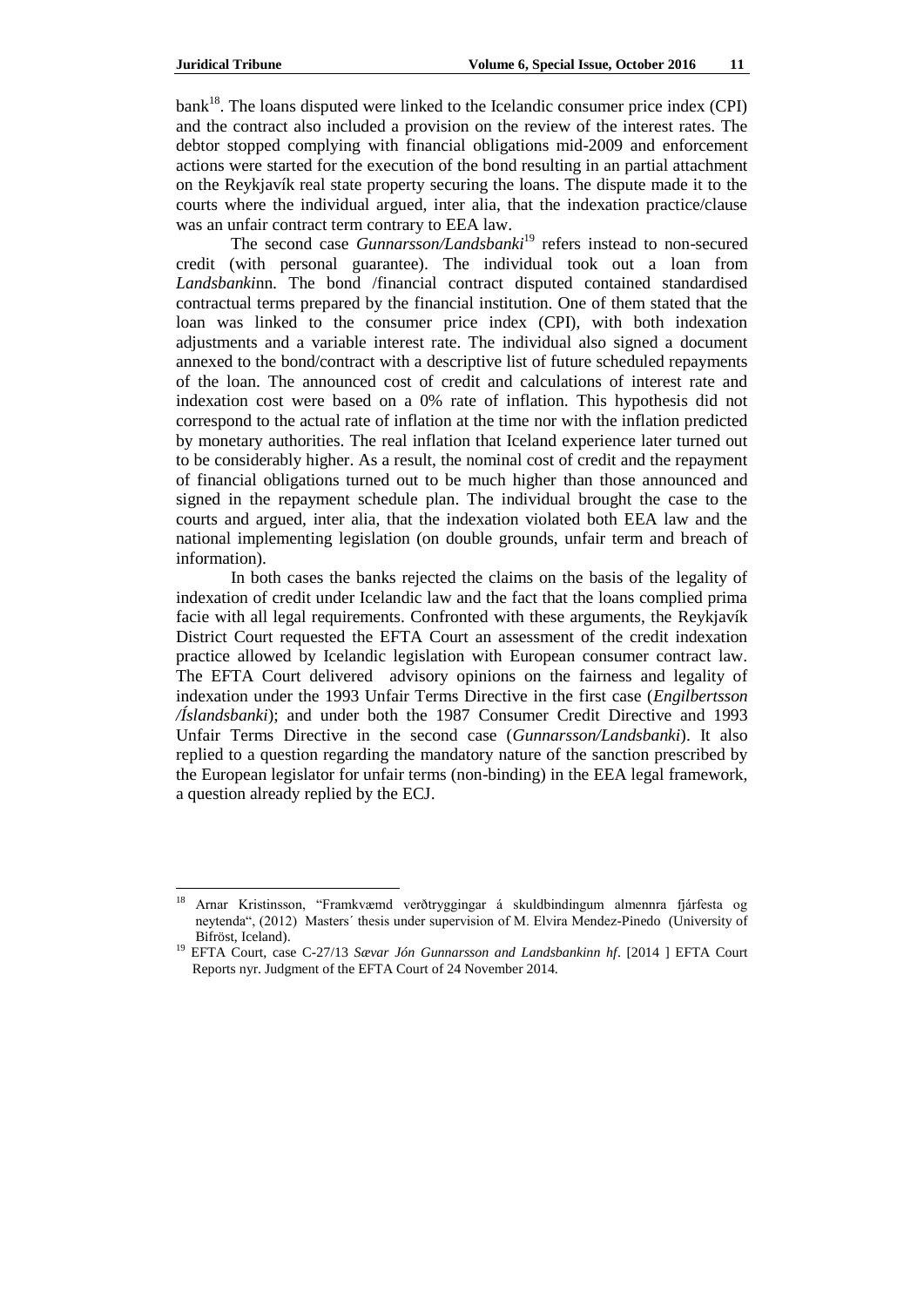#### **3. The EFTA Court´s advisory opinions**

In the first case *Engilbertsson* /*Íslandsbanki*<sup>20</sup>, the EFTA Court rules that indexation of mortgage loans is not generally prohibited as long as the practice respects the provisions set by the 1993 Unfair Terms Directive (as interpreted by the Court of Justice of the EU). While a general interpretation on consumer credit law concepts is given, most of the questions are sent back for final assessment to the national court. The Court does not provide guidance, on this occasion, on the interpretation of 1987 Consumer Credit Directive.

In a preliminary manner, the Court deals with the applicability of the Directive to the case (para. 79). The Court decides that it is for the national court to ascertain whether contractual terms on loan indexation such as the ones at issue, reflect mandatory statutory or regulatory provisions and, consequently, are exempted from the scope of the Directive (Article  $1(2)$ ). The limited scope is justified on the legitimate assumption that the national legislature has excluded unfair terms in consumer contracts – in substance- since the mandatory rules are supposed to strike a fair balance between the rights and obligations of the parties. The Court adds that, from the perspective of the consumer, it is therefore of particular importance that EEA States actually ensure that balance in all cases.

It is therefore for the national court to decide whether the 1993 Unfair Terms Directive is applicable to the case. If the reply was to be affirmative, the Court also states that that the question whether the indexation terms at issue are unfair, is a matter also to be assessed by the national court in the light of European consumer credit law and due interpretation of the concept of "unfair term".

Regarding the set of questions, the Court finds, in the first place, that the 1993 Unfair Terms Directive does not categorically prohibit a price-indexation clause in a mortgage loan agreement, such as the one challenged. In this sense, the Directive (Articles 3,4 and 5) only lays down general principles for the assessment of whether a particular contractual term is unfair. The final assessment is for the national court taking account of all circumstances of the case (para. 86).

In this regard, however, it notes that Article 3(3) of the Directive read together with point 2(d) of the Annex to the Directive, explicitly provides that price-indexation clauses do not, in and of themselves, amount to terms that may be regarded as unfair, where these clauses are lawful and the method by which prices vary is explicitly described (para. 97). However, on the other hand, it adds that clarity and quality of information are essential for the final assessment by the judge (para. 98).

The Directive does not limit the discretion of a EEA State to regulate a reference/base index but the method of calculation of price changes must be explicitly described in the contract (para. 110). Whether the indexation of the challenged bond to the base index was individually negotiated or not is a question to be finally determined by the national court (para. 121-122) although the Court

 $\overline{\phantom{a}}$ 

<sup>&</sup>lt;sup>20</sup> Case C-25/13 supra note 1.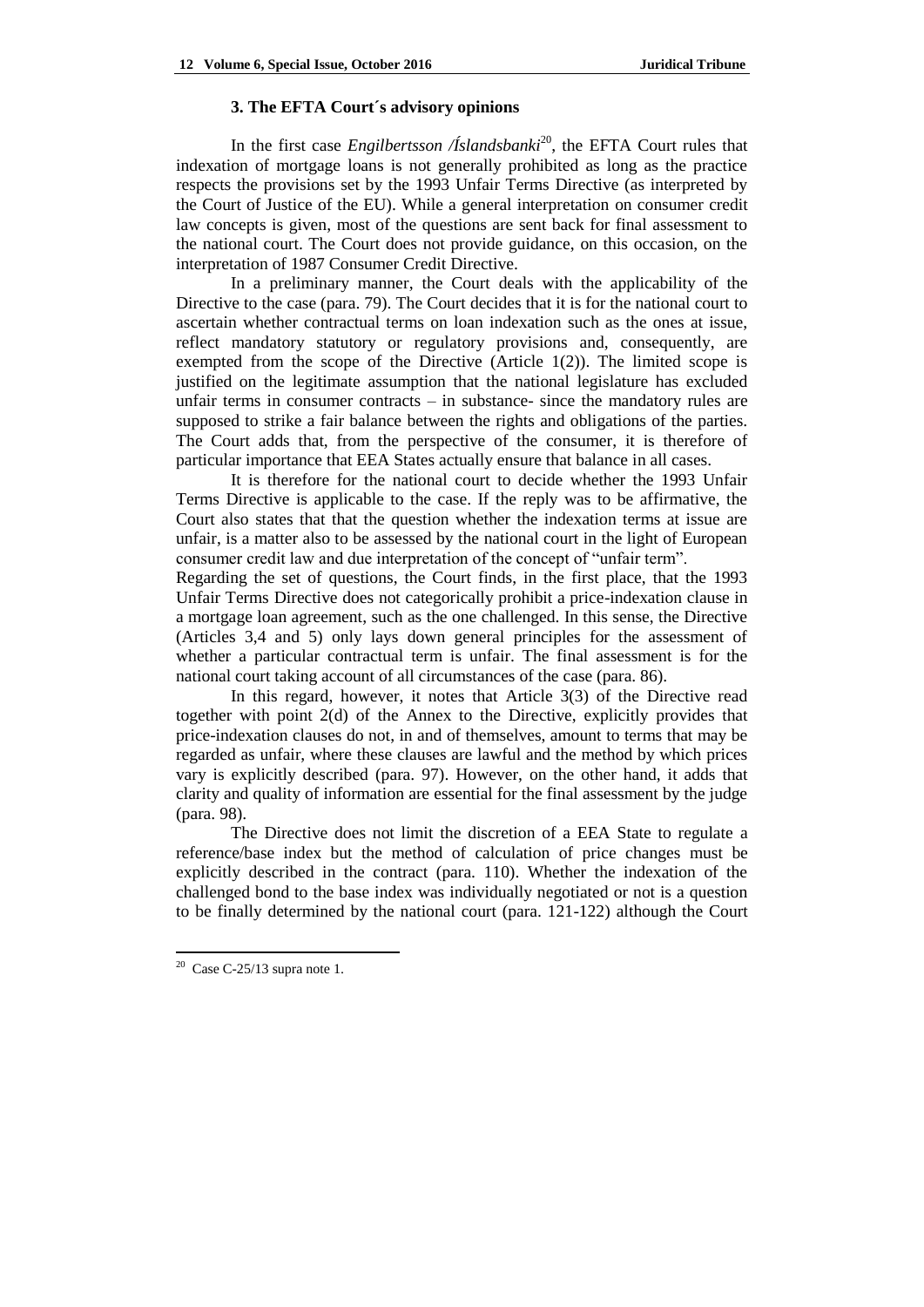points that it looks like indexation was a standard term non individually negotiated and falling under the scope of the Directive (para. 125-126).

From a consumer´s perspective the most crucial part of the ruling refers to the requirement of an explicit and comprehensive description of the method of calculating price-changes in the contract (para. 140-146). While the national court must assess this taking into account its precise wording and all other relevant data circumstances as well as national legislation; the Court sets a clear rule. The financial institution is required to respect the obligation of information disclosure of all credit information ex-ante, pointing that it is of crucial importance for a consumer to obtain adequate information on a contract's terms and consequences before concluding it.

The Court adds that it is particularly the case if the parties agree on a price variation clause that leads automatically to adjustments of the principal of the debt, such as the indexation (para. 141). And the Court clearly rules in para. 142 that the contract must set in a transparent fashion a description of the indexation mechanism of the loan so that the consumer can foresee, on the basis of clear, intelligible criteria, the alterations that may occur to the principal of the loan. This obligation is not found to be satisfied by a mere reference in the contract to a national legislative act (para. 143). In this regard, the Court reasons that such a description must enable the consumer to make an informed choice before signing the contract (para. 144). It is on the basis of that information that the consumer decides to be bound or not by the terms previously drawn up by the seller or supplier (para. 144). It follows that the payment schedule must be disclosed as provisional and not definitive since financial obligations will change with price indexation (para. 145).

The Court also clarifies obligations for the national court. It finds that Article 6(1) of the Directive must be interpreted as meaning that, where a national court considers that a given term is unfair within the meaning of the Directive, that court must ensure that such a clause is not binding on the consumer provided that the contract is capable of continuing in existence without the unfair term, in so far as, in accordance with the rules of domestic law, such continuity of the contract is legally possible (para. 147).

In the second case C-27/13 *Gunnarsson/Landsbanki<sup>21</sup>*, the EFTA Court answers a set of new and similar questions referred by the Reykjavík District Court concerning the interpretation of 1987 Consumer Credit Directive and the 1993 Unfair Terms Directive in relation with the indexation of a loan agreement. While the first directive is found to be applicable to the case (para. 61), the application of the second directive is for the national court to decide taking into account that indexation terms may reflect or not mandatory or regulatory provisions excluded from the scope of the Directive (para. 63). In this regards the Court refers to para. 66 to 79 of first case *Engilbertsson*.

 $\overline{\phantom{a}}$ 

 $21$  Case C-27/13 supra note 2.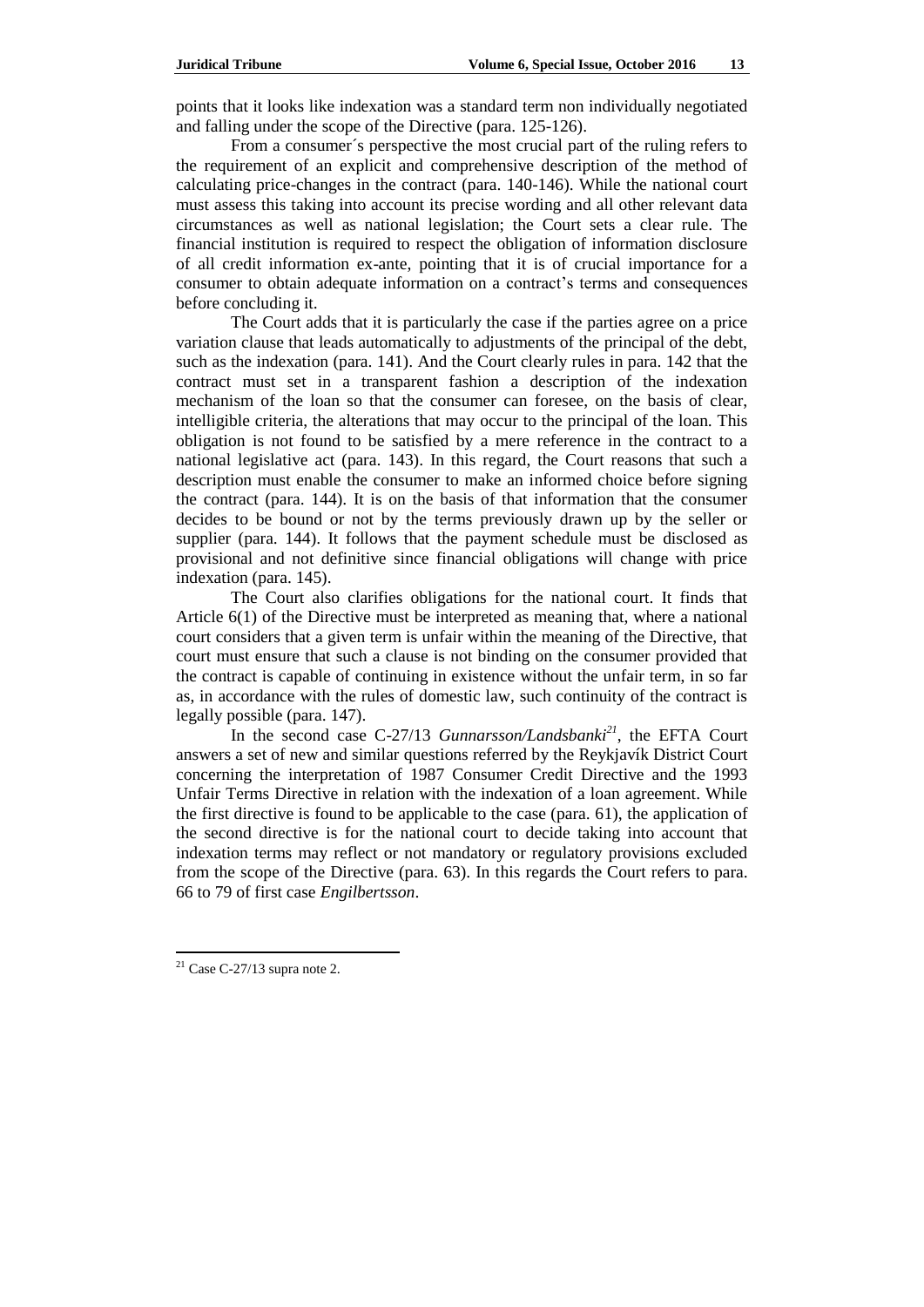The most important finding of the Court in this second case refers to the core question of calculation of the total cost of credit, the reference to inflation in the contract (para. 86-96) and its compatibility with EEA consumer credit law. The Court finds that the term "total cost of the credit" in the 1987 Consumer Credit Directive comprises all the cost that the consumer is liable to pay under the credit agreement, including both interest charges and any other charges resulting from the price indexation of the principal. In para. 92 it rules that an estimation or hypothesis of 0% rate of inflation indicated in a loan agreement, at a time when the actual rate of inflation was considerably higher, did not correctly represent the charges resulting from the price indexation and thus the total cost of credit for consumer.

Having said this, it rules that it is for the national court to assess, taking account of all the circumstances of the case, the legal consequences and the remedies for such incorrect information, provided that the level of protection established by the 1987 Consumer Credit Directive, as interpreted by the Court, is not thereby compromised (para. 96). Furthermore, the Court notes that a failure by a credit institution to provide the consumer with full information regarding the total cost of credit and annual percentage rate of charge specified in the Consumer Credit Directive may also qualify as an unfair business-to-consumer commercial practice under the 2005 Unfair Commercial Practices Directive. Once more, this will be an issue to be taken into account by the national court for the final assesment of the case at hand.

The five questions concerning the interpretation of the 1993 Unfair Terms Directive are in substance identical to the questions examined in case *Engilbertsson*. The Court finds that there is no reason to make a distinction between a mortgage credit, as in Engilbertsson, and a consumer credit loan, as in the present case (para. 97). Icelandic law, in fact, provides equal protection to both categories of consumers by extending the scope of the 1987 Consumer Credit Directive to mortgage credit, an issue dealt in case *Engilbertsson* where the Court rules that provisions borrowed from EEA law should be interpreted uniformly (para. 53-56).

### **4. The legal context**

 $\overline{\phantom{a}}$ 

A short explanation on the legal context applicable to the disputes is necessary for the sake of clarity and understanding. Icelandic law deals with consumer protection under Act No  $179/2000$  amending Act No  $121/1994$  ("the Consumer Credit Act<sup>\*\*</sup> now superseded by new Act No. 33/2013) and Act No  $7/1936$  ("the Contracts Act").

In the first place it is important to note that Act No. 121/1994 on Consumer Credit was in force at the time. This Act transposed the 1987 Consumer Credit Directive. The most recent Directive 2008/48/EU on consumer credit<sup>22</sup> (from now

<sup>&</sup>lt;sup>22</sup> Directive 2008/48/EC of the European Parliament and of the Council of 23 April 2008 on credit agreements for consumers and repealing Council Directive 87/102/EEC. O.J. 2008 L 133, p. 66.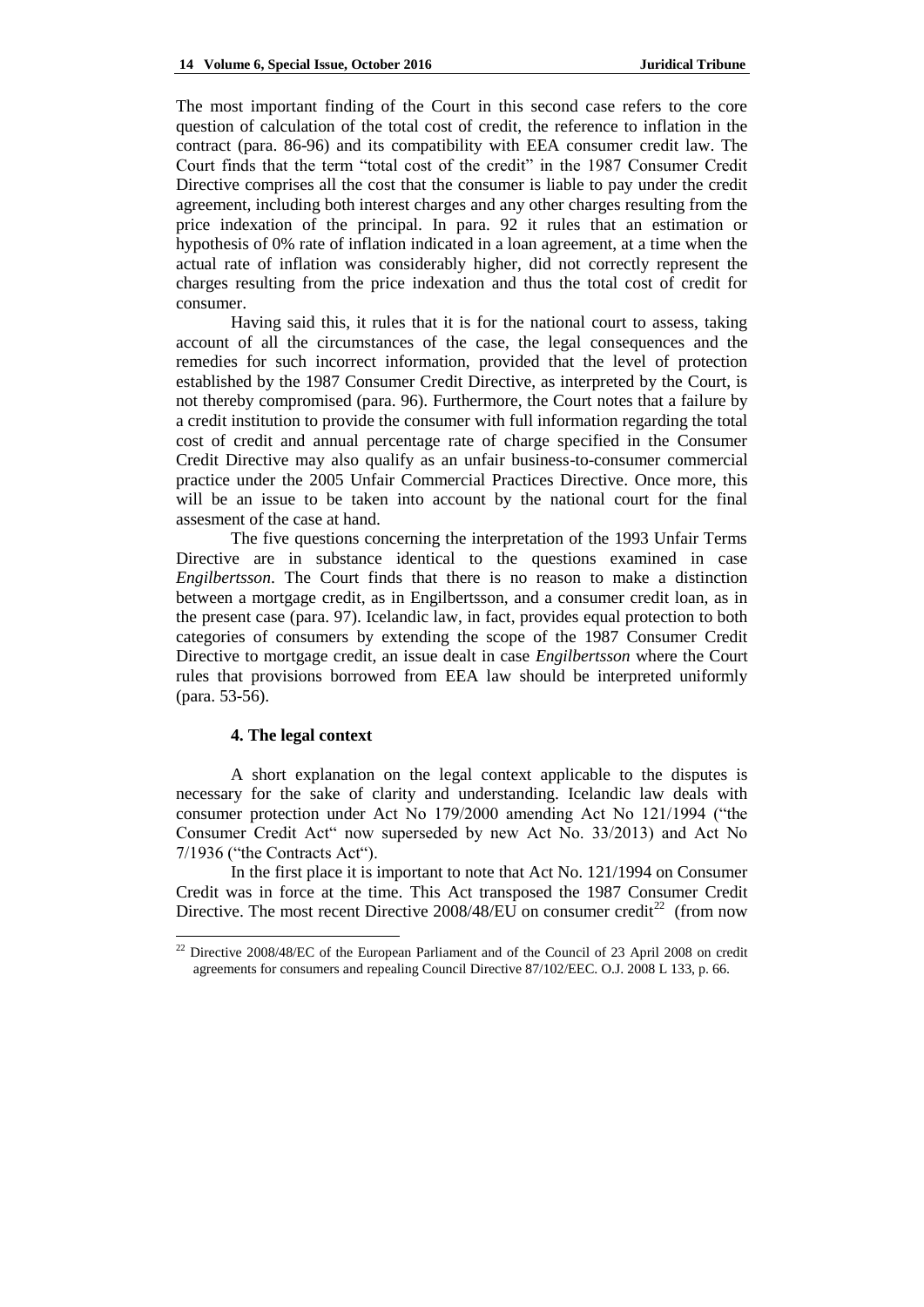on "2008 Consumer Credit Directive") was incorporated by the Icelandic Parliament by the most recent Act No 33/2013 on Consumer Credit but only entered into force on 1 November 2013. The EFTA Court rules on the basis of the legislation in force at the time (principle of legality obliges) and therefore the 2008 Directive on Consumer Credit is left aside.

In the second place, it must be added that the national legal framework reflects EEA consumer credit law but also encompasses some acts on interest and indexation. Indexation of savings and credit was first regulated in Iceland by Act No 13/1979 on Economic Policy. Chapter VI of Act No. 38/2001 on Interest and Indexation sets out the mandatory provisions currently in force in relation to all indexed savings and loans. Price indexation is allowed if it is based on the consumer price index ("CPI") as calculated by Statistics Iceland in accordance with legislation applicable to the index (Act No. 12/1995 on the CPI) and published monthly in the Legal Gazette. Furthermore, rules of the Central Bank No 492/2001 on Price Indexation of Savings and Loans require a minimum period of five years for the indexation of the principal of a loan (Art. 4.1 para.). Last but not least, Act No 14/1995 amending Act No 7/1936 on contracts, agency and void legal instruments has incorporated the 1993 Unfair Terms Directive adding four new articles to its Article 36.

In the third place, it must be remembered that while European law has not directly harmonised cost of credit *per se* and does not affect national contract law in general terms, it has nevertheless regulated this question in an indirect way. The European legislator has set obligations to calculate and disclose cost of credit in a certain transparent way through the 1987 and 2008 Consumer Credit Directives. European law has also introduced a general ban on abusive clauses for contracts and commercial practices through 1993 Unfair Terms Directive and 2005 Unfair Commercial Practices Directive. Consumer protection in the field of credit is articulated in the EU acquis through the following paradigm and framework: information disclosure legality requirements  $+$  fairness test<sup>23</sup>.

In particular, European consumer credit directives provide for a set of information to be given to consumers in good time and in a comprehensible way before the credit contract agreement is concluded. The methodology to disclose exante the cost of credit to consumers has been harmonized so that EU/EEA Member States have no margin for appreciation in this regard. In order to improve the comparability of different offers from financial services providers and to make the information clearer and better understandable, the pre-contractual information needs to be supplied in a standardised form (Standard European Consumer Credit Information). What is more important, consumer credit cost must be calculated through the Annual Percentage Rate of Charge (APRC), a single unique figure based on a common formula. Where a credit agreement allows for the variation of interest rates and this increases the cost of credit, a notice of a variation must be

<sup>&</sup>lt;sup>23</sup> Mendez-Pinedo, "The Cost Of Credit In Iceland Under European Judicial Review: May Legality And Transparency Justify Unfairness?", 2 (2014) *Europarättslig Tidskrift* (ERT), 303-329.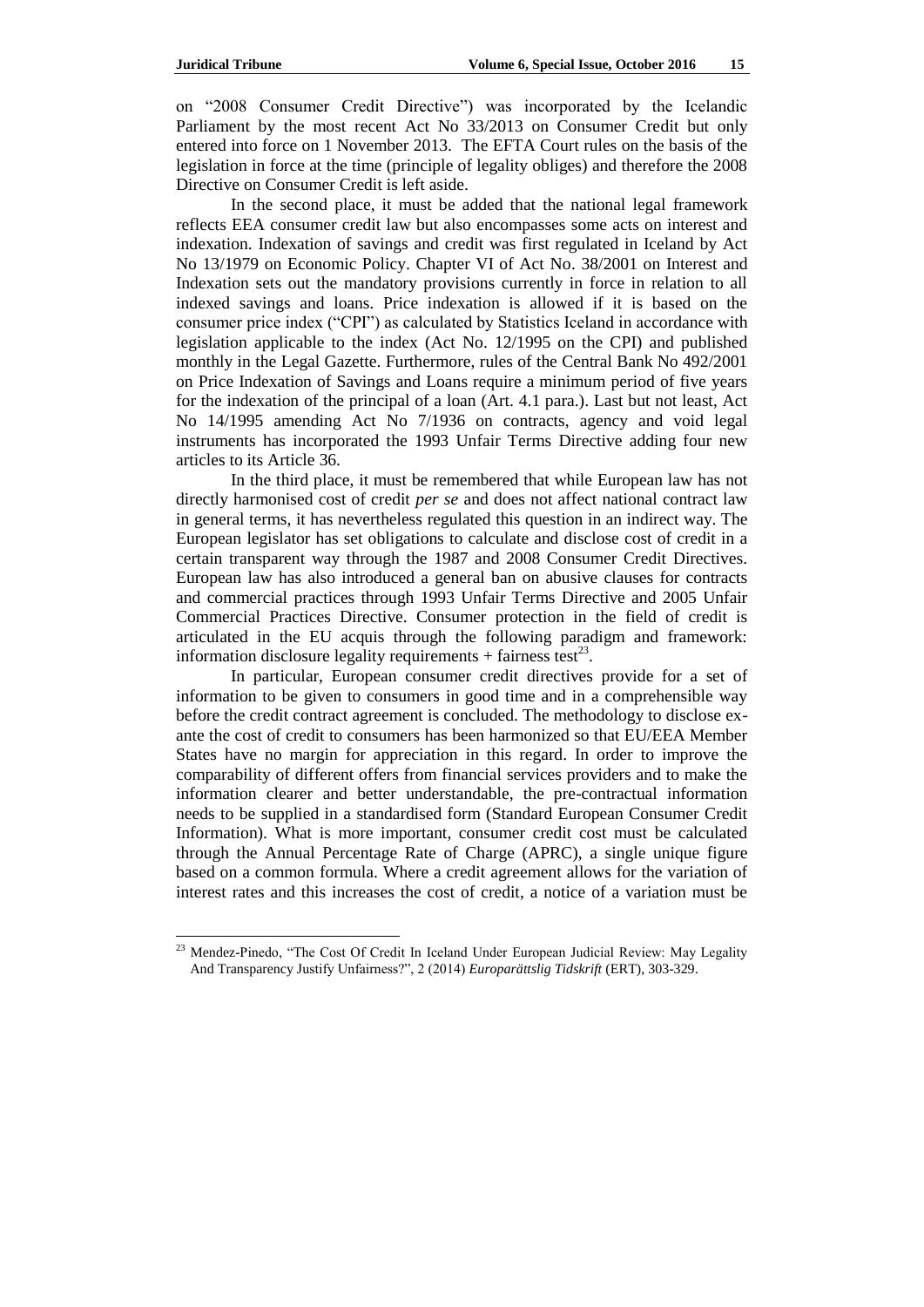provided to the consumer before the change takes effect. These provisions are similar in the 1987 and 2008 Consumer Credit Directives.

# *4.1 Indexation of credit to inflation. A unique practice and problem in Iceland that needed judicial interpretation*

One of the core questions dealt by the EFTA Court is to determine whether indexation of credit to CPI (on the basis of valorism theory) can constitute or not a derogation from the European framework of consumer credit law (based on nominalism). The 1987 and 2008 Consumer Credit Directives do not regulate this sort of practice although a mention is done of price-variation clauses in the 1993 Unfair Terms Directive.

The question is a fresh novel one in the European legal order that had been impossible to resolve at national level during the incorporation of 2008 Consumer Credit Directive to the domestic legal order.<sup>24</sup> At the end, the Icelandic legislator adopted the Act No. 33/2013 on Consumer Credit and opted to allow indexation of credit provided it was done within the framework of Act No 38/2001 on interest and indexation and under the conditions set by 2008 Consumer Credit Directive (indexation must be transparent, calculated through APRC rules, and disclosed exante). However, the legislative and executive powers acknowledged that the competence to clarify the legality and fairness of indexation of credit under EEA law was a difficult question of interpretation to be left to the national courts (and

 $\overline{24}$ <sup>24</sup> The Icelandic legislator tried to clarify this issue during 2013 without initial success. In order to help the legislator to reach a conclusion, a set of questions was sent by the author to the European Commission, EFTA Surveillance Authority (ESA) and the European Parliament with a view to assess the legality of indexation of credit. These institutions disagreed at the time on whether or not price-indexation (which increases de facto the cost of money as the principal is indexed to inflation ex-post) fell into the scope of harmonization as "cost of credit" or not. The Commission held that, no matter its denomination or construction, Article 3 of the 2008 Consumer Credit Directive was applicable. Consumers must pay the amount of credit given and the total cost of credit announced. In this construction, indexation would be cost of credit so it has to be calculated under the formula of annual effective rate of charge (APRC). The ESA, on the contrary, argued that price-indexation might not be cost of credit per se but some additional charge for money currently falling outside the scope of European harmonization. At any case, both institutions agreed that transparency and clarity of language for consumers were key factors. European disclosure information obligations concerning future indexation effects on the contract could not be set aside as consumers needed to assess ex ante their capacity to take on financial obligations. Letters from the European Commission to the author of 12.2.2013 and from the ESA to the author of 20.3.2013 can be requested to the author. The European Commission also replied in similar terms to SHH (The Homes Association of Iceland) in a letter of 15.2.2013. The replies only provide incidental comments on the fairness test as this is a question for judicial interpretation However, the European Commission stated very clearly that -when indexation was non transparent- it did not escape control of abuse under 1993 Unfair Terms Directive applicable to mortgage contracts. In its reply from 20.3.2013, on the other hand, the ESA acknowledged that transparency could not justify abusive or unfair terms.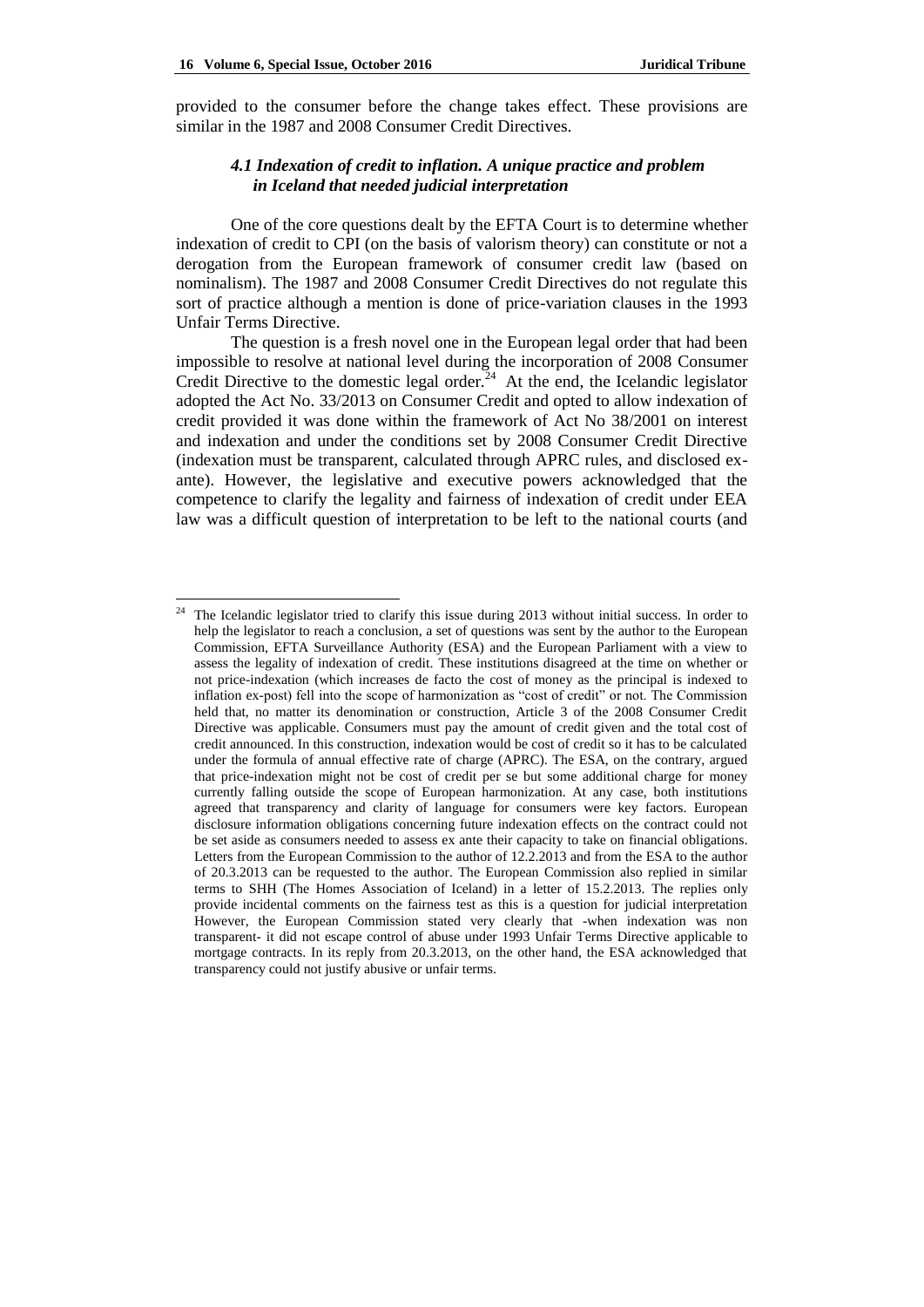eventually on the EFTA Court) $^{25}$ .

# *4.2 EEA law. A parallel sui generis legal order constructed on homogeneity, reciprocity and effectiveness*

European Economic Area (EEA) law is based on the EEA Agreement which entered into force on 1 January 1994 and brings together the 28 EU Member States and the three EEA EFTA States — Iceland, Liechtenstein and Norway together under a unique and sui generis legal order with the internal market as a center of gravity<sup>26</sup>. The Agreement guarantees equal rights and obligations for citizens and economic operators in the  $EU/EEA<sup>27</sup>$ .

There is a common substantive law (four freedoms and other policies) but there is a distinct institutional framework constructed around a two pillar system (EU – EFTA). This construction is explained by the political compromise agreed at the time and the impossibility to agree on a transfer of competences to a supranational organization<sup>28</sup>. The legal autonomy of EFTA countries was preserved at the prize of a lack of participation in the EU formal legislative procedure.

<sup>25</sup> The relevant Committee of the Icelandic Parliament (*Efnahags- og viðskiptanefnd*) or Economic and Business Comittee) considered this question during October 2012 to February 2013. The author forwarded to the Parliament the replies from the European institutions and was called to a meeting to discuss this issue. Following this preliminary assessment, as well as research and legal opinions sent to the Parliament during the legislative process by the author and other parties, the doubts persisted. No institution nor individual could determine with final authority whether this solution was compatible with EEA consumer/credit law. Both the Economic and Business Comittee from the Parliament and the Committee on Consumer Protection on Financial Markets (nominated by the Prime Minister) expressed their concerns about the potential illegality of the indexation practice (as it had been traditionally constructed) under European law. See *Forsætisráðuneytið* (Prime Minister Office), *Neytendavernd á fjármálamarkaði* (Consumer protection in financial markets) (Reykjavík, 2013) at 7 and 61-62. Report available in Icelandic at [<http://www.forsaetisraduneyti.is/media/Skyrslur/neytendavernd-a-fjarmalamarkadi.pdf>](http://www.forsaetisraduneyti.is/media/Skyrslur/neytendavernd-a-fjarmalamarkadi.pdf) (consulted last time in July 1, 2016). All documents referring to the legislative adoption of Act No

<sup>33/2013</sup> on Consumer Credit can be accessed (in Icelandic) at [http://www.althingi.is/thingstorf/](http://www.althingi.is/thingstorf/%20thingmalalistar-eftir-thingum/ferill/?ltg=141&mnr=220) [thingmalalistar-eftir-thingum/ferill/?ltg=141&mnr=220](http://www.althingi.is/thingstorf/%20thingmalalistar-eftir-thingum/ferill/?ltg=141&mnr=220) (consulted last time in July 1, 2016).

<sup>26</sup> Substantive law falling under the scope of the EEA Agreement is basically similar as all relevant EU legislation covering the four freedoms in the internal market — the free movement of goods, services, persons and capital — is incorporated to the EEA legal order and is therefore applied throughout the 31 EEA States. In addition, the Agreement covers cooperation in other important areas such as research and development, education, social policy, the environment, consumer protection, tourism and culture, collectively known as "flanking and horizontal" policies. Since the crisis in 2008 Iceland benefits from a derogation on free movement of capital.

<sup>&</sup>lt;sup>27</sup> The main general reference books for EEA law in English are as follows: Norberg, Hökborg, Johansson, Eliasson and Dedichen *The European Economic Area EEA Law. A Commentary on the EEA Agreement* (Kluwer, 1993); Blanchet, Piipponen, and Westman-Clément, The Agreement on the EEA. A guide to the free movement of goods and competition rules. Foreword by Jacques Delors (Oxford : Clarendon Press, 1994); and Stefán Már Stefánsson, The EEA Agreement and Its Adoption Into Icelandic Law (Scandinavian University Press,1997).

<sup>&</sup>lt;sup>28</sup> The institutional framework is a two pillar construction based on the EU institutions, on one side, and EFTA institutions on the other, joining forces and becoming unique EEA institutions.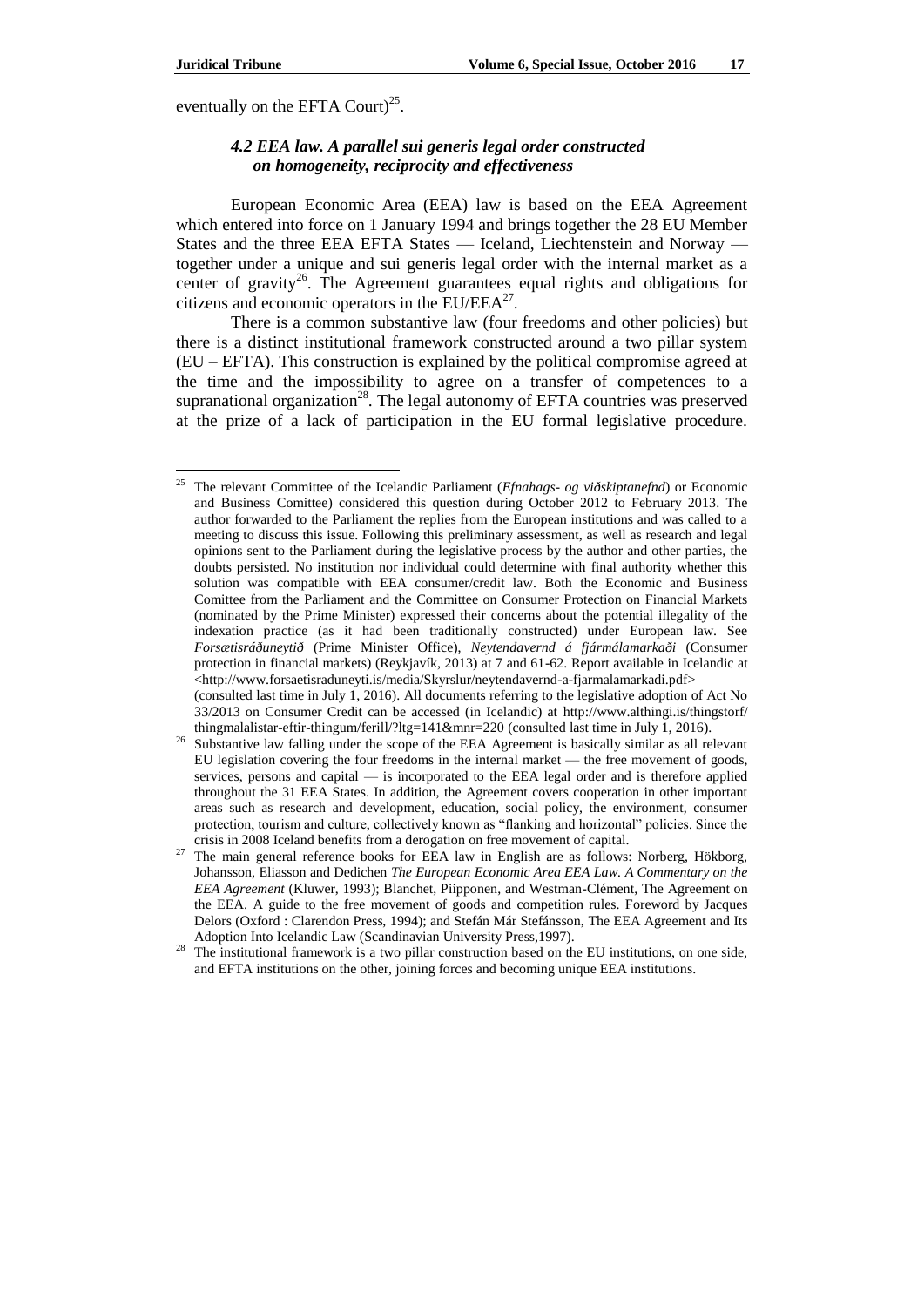Judicial review and general surveillance/supervision are also organised on the basis of two pillars.<sup>29</sup>

Special mention also must be made of the issue of the legal effect of EEA law since the compromise to secure equal or comparable rights has to be assured, on the EFTA/EEA pillar, on the basis of international and/or domestic law. While EEA law is certainly a non-supranational legal order, it cannot be affirmed either that it is not unlike the EU in a certain way. Article 3 of EEA Treaty is binding regarding outcomes and/or effects in practice and establishes the duty of loyal cooperation<sup>30</sup>. The principle of the supremacy/primacy of EU becomes thus a ―quasi-primacy‖ of EEA law expressed through Article 7 and Protocol 35 of the EEA Agreement. Two essential features of EU law cannot be extended automatically to EEA law, i.e. direct effect and direct applicability. Last but not least, the doctrine of State liability for infringements of EEA law derives directly from the EEA Agreement and was introduced by the jurisprudence of the EFTA Court (case *Erla María* adopting the same outcome of the ECJ *Francovich* doctrine<sup>31</sup>). The nature of EEA law is therefore a delicate issue that must be treated with caution.

Legislative and judicial homogeneity<sup>32</sup> are the main foundation of this European legal system strongly complemented by the principle of reciprocity between contracting parties. Together with common substantive rules, a similar application and interpretation of rules throughout the EEA is needed. The principles of homogeneity and reciprocity form a trio with the general doctrine of effectiveness of more recent appearance. In fact, the need to secure authority and effect to this European corpus –while respecting the national legal autonomy- has provided the EFTA Court with a strong argument to search for doctrines that can hold together this unique legal construction and fill up the gaps and silences of the EEA Agreement lacking in supranational character<sup>33</sup>. The effectiveness doctrine is

<sup>&</sup>lt;sup>29</sup> There is another agreement that provides for the establishment of the EFTA Surveillance Authority (with a role similar to the Commission but without any legislative/political power) and a Court of Justice with exclusive jurisdiction for the resolution of EEA disputes, the EFTA Court. See EFTA Court, *The EEA and the EFTA Court: Decentred Integration* (Hart Publishing, 2015).

<sup>30</sup> Article 3 EEA reads: The Contracting Parties shall take all appropiate measures, whether general or particular, to ensure fulfilment of the obligations arising out this Agreement. The shall abstain from any measure which could jeopardize the attainment of the objectives of this Agreement. Moreover, the shall facilitate cooperation within the framework of this Agreement.

<sup>31</sup> EFTA Court, case E-9/97, *Erla María Sveinbjörnsdóttir v. the Government of Iceland* [1998] EFTA Court Rep. 95 later confirmed in case E-4/01 *Karlsson* [2002] EFTA Court Rep. 240, para 32. See originally ECJ, Joined Cases C-6/90 and C-9/90 *Francovich* [1991] ECR I-5357.

<sup>&</sup>lt;sup>32</sup> On the concept and scope of the judicial homogeneity, see Baudenbacher, "The EFTA Court and the ECJ – Coming in parts but winning together" in *The Court of Justice and the Construction of Europe: Analysis and Perspectives on Sixty years of Case Law* (TCM Springer/Asser Press, 2013),at 183. See also Frediksen, "One market, two courts: Legal pluralism vs. homogeneity in the European Economic Area", 79 *Nordic Journal of International Law* (2010), 481.

<sup>33</sup> Mendez-Pinedo, *The effectiveness of European law. A comparative study between EC and EEA law* (Europa Law Publishing, 2009) and Mendez-Pinedo and Hannesson, *The authority of European law. Exploring primacy of EU law and effect of EEA law from European and Icelandic perspectives*, (Law Institute, University of Iceland, 2012).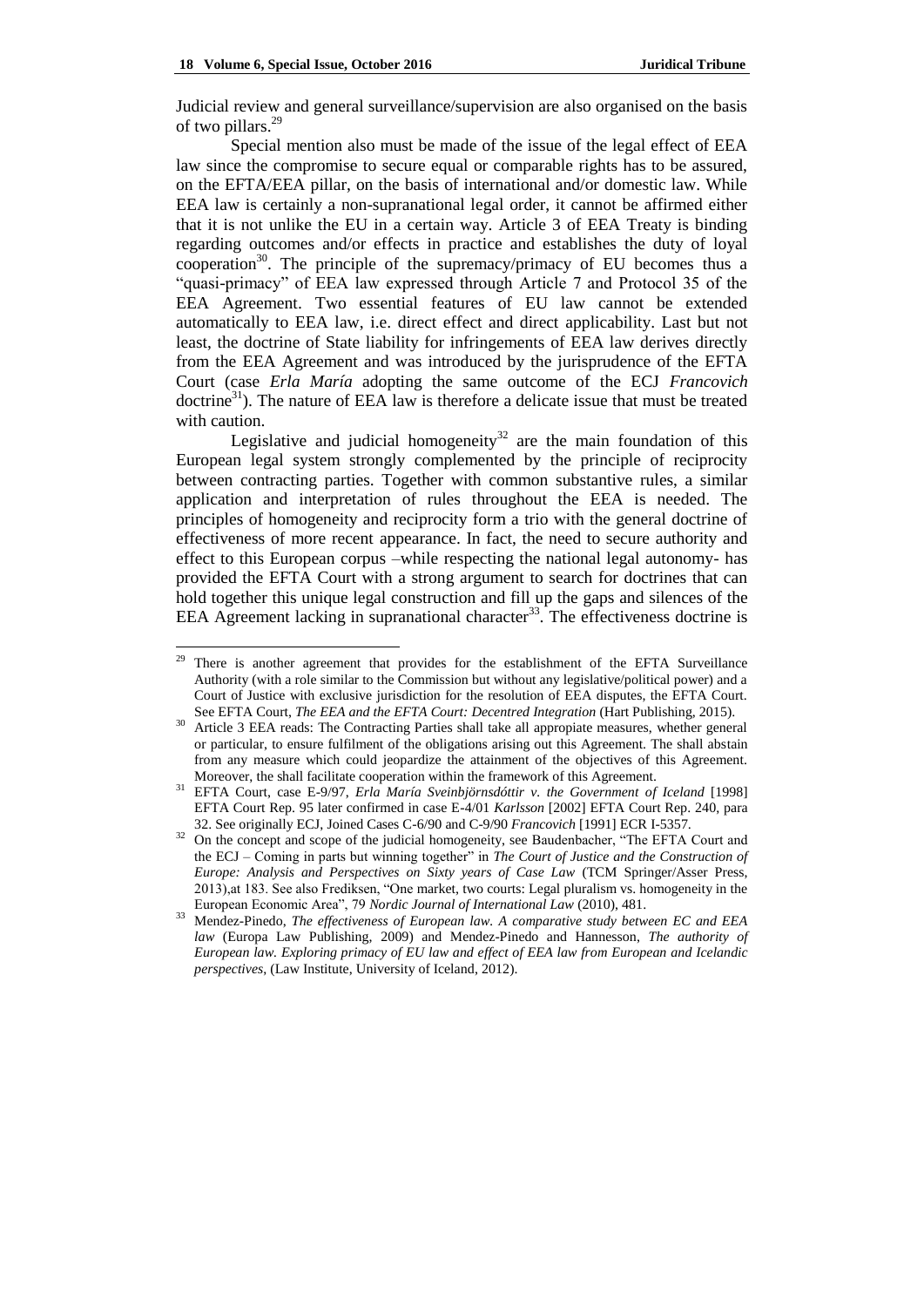therefore of paramount importance to this legal order and is referred to quite often by the EFTA Court<sup>34</sup>.

If it could be summarised in one sentence, one might say that the EEA guarantees one single internal market with two legal orders and a two-pillar system for the adoption/incorporation of EU legislation, supervision and judicial review (EU on one side and EFTA on the other side). Ideally, both legal orders function and coexist together peacefully for the benefit of private individuals and economic operators who are given comparable rights. In spite of its legal complexity, the general view since 1994 was that this scheme worked in practice surprisingly well. <sup>35</sup> However the tensions between national legal autonomy and obligations to provide similar effects to supranational legislation have always been there<sup>36</sup>. Some recent authors now refer openly to the need to critical revision of the EEA Agreement<sup>37</sup>. The even more acute democratic deficit of the legislative process/es designed 20 years ago is so far the most important flaw of the EEA legal system from a political perspective.<sup>38</sup> In spite of this critique what is for sure, in fact, is that the case-law of the EFTA Court provides occasionally the field of European law with novel and extremely relevant questions and judgements of a high moral authority<sup>39</sup>.

#### **5. Comment and analysis**

### *5.1 Judicial review in the area of credit/mortgage law. The path set by the ECJ*

In this context of judicial review, it is very important to remember some essential points already decided by the  $ECJ<sup>40</sup>$ . Taking into account the extensive case-law on credit/mortage law, what follows is a selection of most relevant points for the assessment of indexation of credit in Iceland under EEA law and the core issue of cost of credit.

 $34$ <sup>34</sup> See Dóra Guðmundsdóttir, case note on Case E-3/11 *Sigmarsson*, 49 CML Rev (2012), 2019 and more recently Burke and Hannesson, case note on Case E-26/13 *Gunnarsson*, 52 CML Rev (2015), 1119-1120.

 $35$  See Almestad, 'The Squaring of the Circle – The internal market and the EEA', in Johansson, Wahl and Bernitz, *Liber Amicorum in Honour of Sven Norberg* (Bruylant: Bruxelles, 2006)1-10, at 10.

<sup>&</sup>lt;sup>36</sup> See in particular Graver, "Mission impossible: Supranationality and national legal autonomy in the EEA AGreement<sup>"</sup>, 7 *European Foreign Affairs Review (2000)* 73-90, at 73.

<sup>&</sup>lt;sup>37</sup> Franklin and Fredriksen, "Of Pragmatism and Principles: The EEA Agreement 20 Years On", 52 *Common Market Law Review* [2015] 629-684.

<sup>38</sup> See Müller-Graff and Mestad, *The rising complexity of European law* (BWV Verlag, 2014) at 135 for a critical analysis of the EEA Agreement from Norway.

<sup>&</sup>lt;sup>39</sup> See Skúli Magnusson, "On the authority of advisory opinions", 3 *Europarättslig Tidskrift* (2010), 532-534.

<sup>&</sup>lt;sup>40</sup> On the case-law of the ECJ see Schilling, "Inequality of bargaining power versus market for lemons: Legal paradigm change and the Court of Justice's jurisprudence on Directive 93/13 on unfair contract terms―*.* 3 *European Law Review* (2008), 336-358.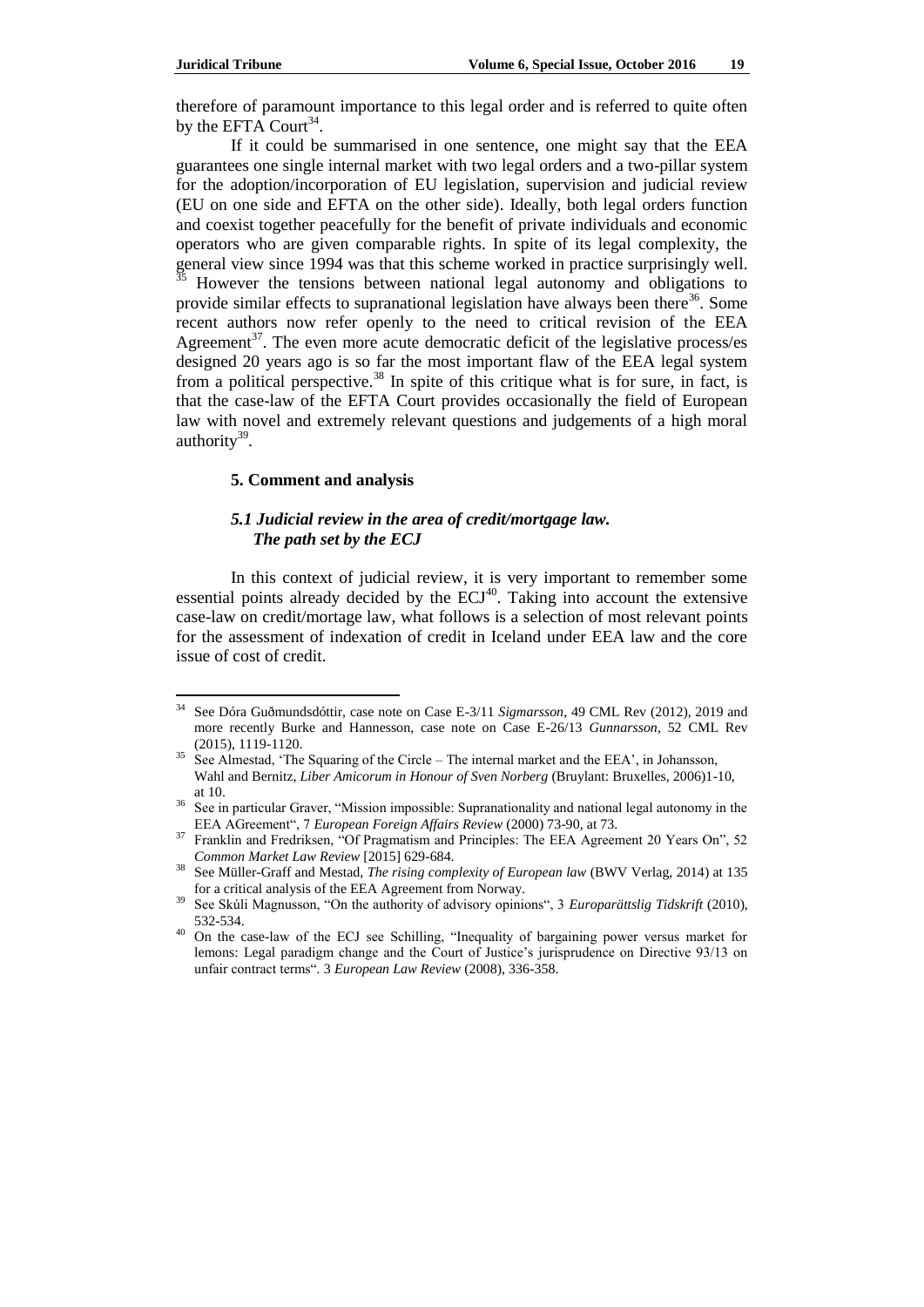#### *5.1.1 On the review of unfairness and core terms excluded (price control)*

European consumer law protects consumers through a double approach based on information/transparency and general fairness<sup>41</sup>. It protects consumers by ensuring market transparency (information paradigm). Judicial review on cost of credit is nevertheless eliptical since core terms on price do not fall in principle under EU harmonization. The European legislator has not regulated the core issue of cost of money, that is to say the interest rates and other charges that creditors may claim to provide capital to debtors through a private contract. Here we find a situation of national diversity with countries such as Italy and France capping interest rates and controlling usury by legislation and countries such as Spain, UK and Germany relying on the judicial control taking into account the context of the financial credit market<sup>42</sup>. The ECJ has respected in principle this parcel of national autonomy so that the substntive review of unfair terms (provided transparency is respected) is for national courts according to main rules of private law. While direct price control is excluded from a fairness review under 1993 Unfair Terms Directive as a core term, the Court has offered some guidance concerning the interpretation of European consumer credit law in relation to transparency. In this regard it can be said that there is a judicial review which frames indirectly the cost of credit but it consists mostly on a legality test under 1987 and 2008 Consumer Credit Directives and a transparency test under the 1993 Unfair Terms Directive.

The 1993 Directive provides for a double control over the fairness: a formal verification of unfairness (requirement of transparency) and a substantive test in the light of a general clause. Regarding transparency, the disclosure ex-ante of all essential financial information on credit seems to be a strong requirement both in law and in case-law. Article 5 requires that terms must always be drafted in plain, intelligible language. Consumers need to be informed of their future rights and obligations and be able to compare offers in the whole internal market. The failure to mention the real cost of credit ex-ante is found to be a breach of both 1993 Unfair Term and 1987 Consumer Credit Directives and this failure triggers sanctions under national law (*Pohotovost v. Korčkovská<sup>43</sup>*). On the other hand, the European substantive fairness test, however, is a general one. The Court has ruled

 $\overline{\phantom{a}}$ 

<sup>&</sup>lt;sup>41</sup> Mendez-Pinedo, "The Cost Of Credit In Iceland Under European Judicial Review: May Legality And Transparency Justify Unfairness?", 2 (2014) *Europarättslig Tidskrift* (ERT), 313-315 on cost of credit and fairness review.

<sup>42</sup> Reifner, Udo and Schröder, Michael, Usury Laws: *A Legal and Economic Evaluation of Interest Rate Restrictions in the European Union* (BoD – Books on Demand, 2012). See also the Opinion of the European Social and Economic Committee on consumer protection and appropiate treatment of over-indebtedness to prevent social exclusion, INT/726, Brussels 29 April 2014, pp. 9-10.

<sup>43</sup> ECJ, case C-76/10 *Pohotovost' s.r.o. v Iveta Korčkovská* [2010] ECR I-11557.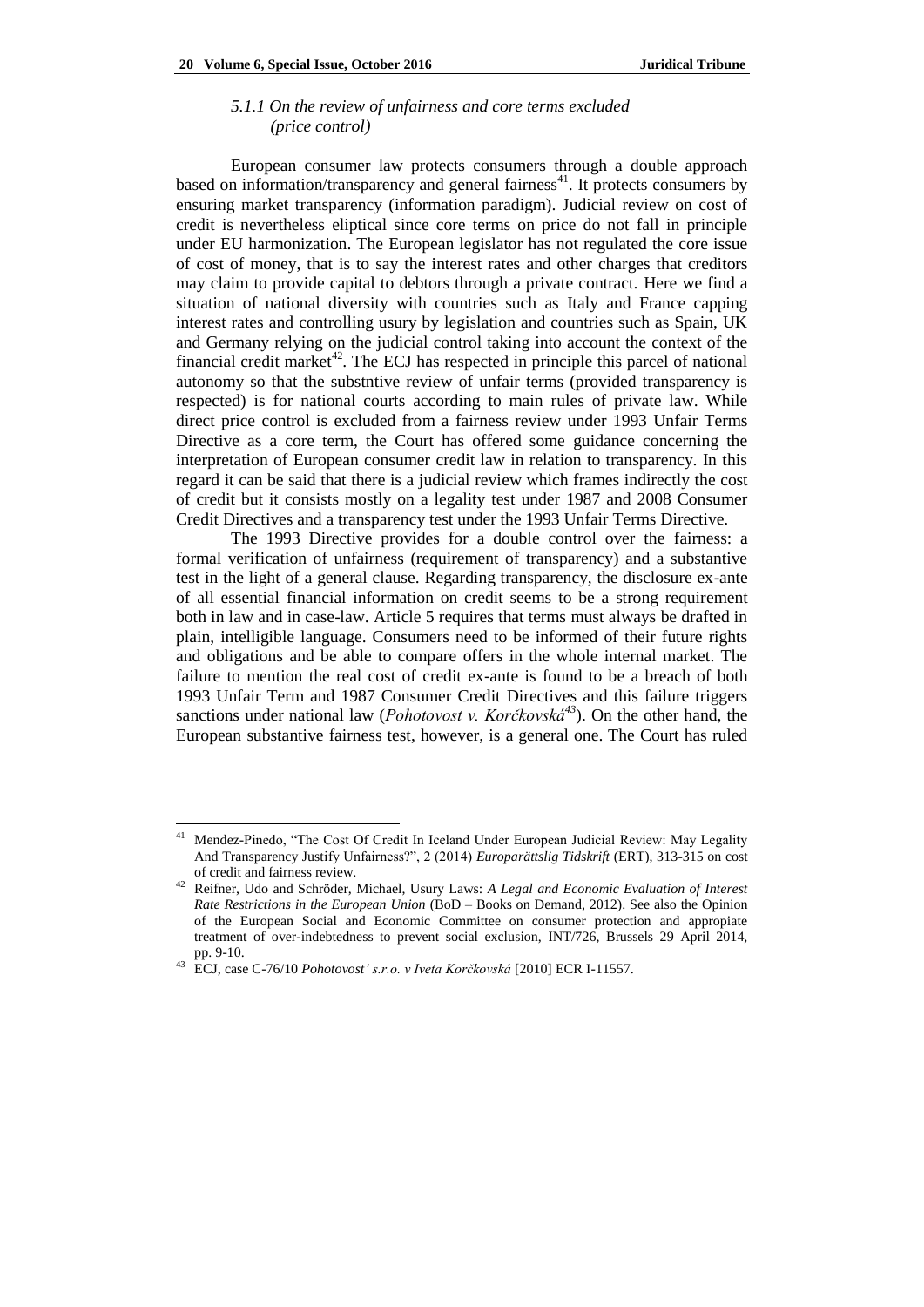that a clause is unfair "if it is not beneficial for consumers" ( $Oc\acute{e}ano^{44}$ ), providing thus a very open concept following the steps of the European legislator. The fairness test also extends to marketing, advertising or other business practices. Prohibition of unfair commercial practices is also applicable to public law bodies charged with a task of public interest since the protection of consumers prevails  $\text{(and } BKK \text{ Mobil } Oil^{45})$ .

Core terms relating to the main subject matter of the contract and/or the adequacy of the price and the remuneration provided are excluded by Article 4(2) of the 1993 Unfair Terms Directive. However, this rule has two qualifications. Assessment of substantial fairness is nevertheless allowed when they are not drafted in plain intelligible language<sup>46</sup>. Secondly, where the terms are unclear as to their meaning, the interpretation most favourable to consumer will prevail (the *contra proferentem* rule).<sup>47</sup>

The Court has ruled that "it is for the referring court to determine, having regard to the nature, general scheme and the stipulations of the loan agreement, and its legal and factual context, whether the term concerned constitutes an essential element of the debtor's obligations, consisting in the repayment of the amount made available by the lender" (*Kásler and Káslerné Rábai*<sup>48</sup> and *Matei*<sup>49</sup>). However, it has also added that this exclusion from substantive review is conditional to the drafting of core terms in plain intelligible language and must be strictly interpreted (*Kásler and Káslerné Rábai<sup>50</sup>*).

The Court searches a balance between the cost of credit and the general requirement of fairness. It has ruled that the exemption for core terms does not stretch without limit either regarding "price" and/or "remuneration". In principle, the exclusion provided under Article 4 (2) of the Directive is limited in scope and ―concerns only the adequacy of the price or remuneration as against the services or goods supplied in exchange, that exclusion being explained by the fact that no legal scale or criterion exists that can provide a framework for, and guide, such a review― (*Kásler and Káslerné Rábai<sup>51</sup> and Matei<sup>52</sup>*).

 $44$ <sup>44</sup> ECJ, joined cases Océano Grupo Editorial SA v Roció Murciano Quintero (C-240/98) and Salvat Edit*ores SA v José M. Sánchez Alcón Prades* (C-241/98), *José Luis Copano Badillo* (C-242/98), *Mohammed Berroane* (C-243/98) and *Emilio Viñas Feliú* (C-244/98) [2000] ECR I-4941.

<sup>45</sup> ECJ, case C-59/12 *BKK Mobil Oil* [2013] nyr. Judgment of 3 October 2013, para 41.

<sup>46</sup> Article 4(2) of the Directive; ECJ, Case C-484/08 *Caja de Ahorros y Monte de Piedad de Madrid v Asociación de Usuarios de Servicios Bancarios (Ausbanc)* [2010] ECR I-04785.

<sup>47</sup> Article 5.This rule can only apply to terms whose meaning is unclear and can be interpreted in several different ways.

<sup>48</sup> ECJ, case C-26/13 *Kásler and Káslerné Rábai* [2014] ECR nyr. Judgment of 30 April 2014, para. 49 to 51.

<sup>49</sup> ECJ, case C-143/13 *Matei v. SC Volksbank România SA* [2015] nyr. Judgment of 26 February 2015, para. 54.

<sup>50</sup> ECJ, case C-26/13 *Kásler and Káslerné Rábai* [2014] ECR nyr. Judgment of 30 April 2014, para. 42.

<sup>51</sup> ECJ, case C-26/13 *Kásler and Káslerné Rábai* [2014] ECR nyr. Judgment of 30 April 2014, para. 54-55.

<sup>52</sup> ECJ, case C-143/13 *Matei v. SC Volksbank România SA* [2015] nyr. Judgment of 26 February 2015, para. 55.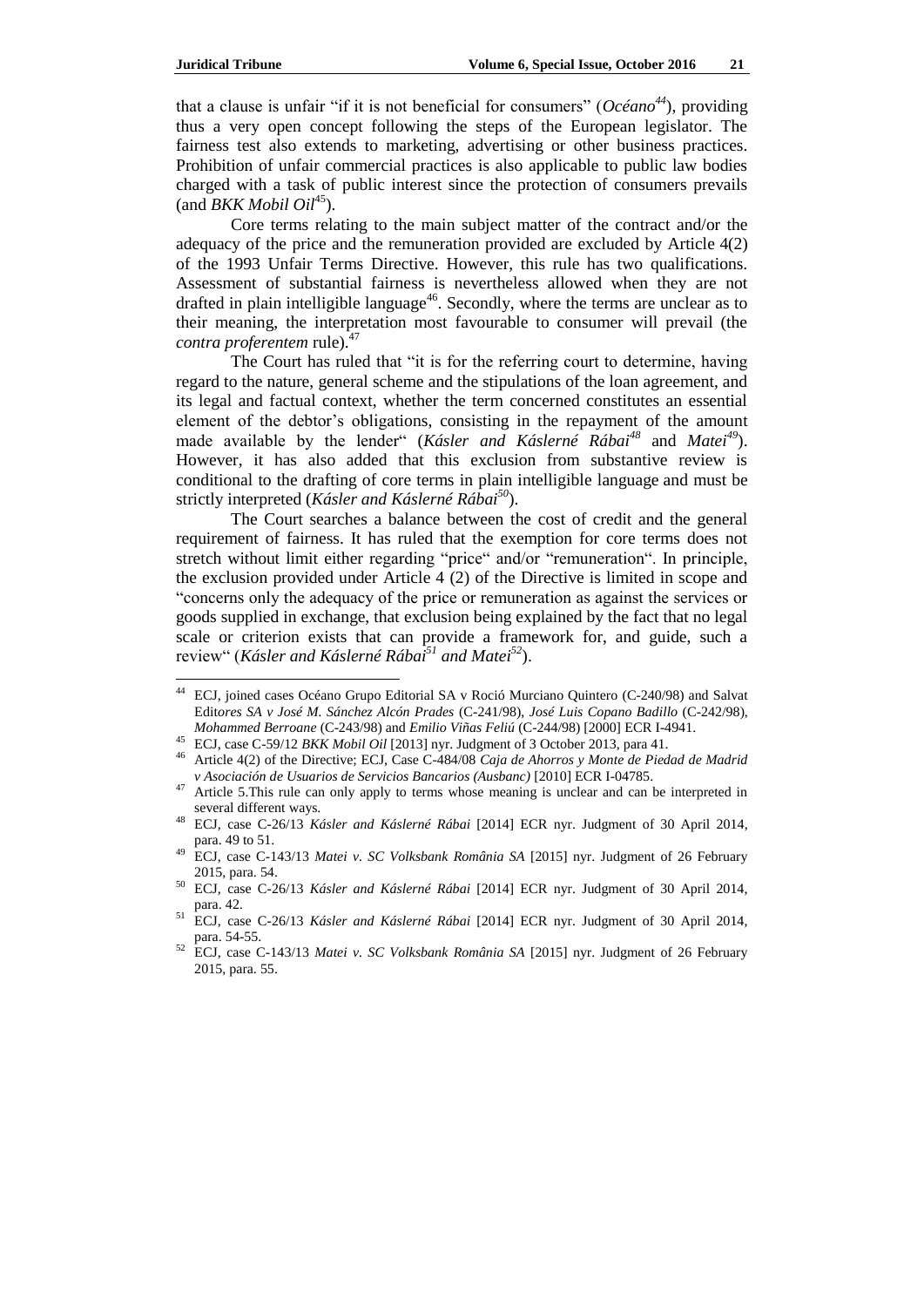The requirement of transparency of contractual terms under the 1993 Unfair Terms Directive cannot be reduced merely to their being formally and grammatically intelligible. It is of fundamental importance, for the purpose of complying with the requirement of transparency, to determine whether the loan agreement sets out transparently the reasons for and the particularities of the mechanism for altering the interest rate and the relationship between that mechanism and the other terms relating to the lender's remuneration, so that the consumer can foresee, on the basis of clear, intelligible criteria, the economic consequences for him which derive from it (*Matei<sup>53</sup>*and *Kásler and Káslerné Rábai<sup>54</sup>*).

Last but not least the Court has finally clarified that there is not equivalence between the transparent and clear core terms excluded from fairness review and the total cost of credit to be disclosed to consumers ex-ante. It has ruled that the exact scope of 'main subject-matter' and 'price' within the meaning of Article 4(2) of 1993 Unfair Terms Directive (exempted from fairness review) cannot be determined by the concept of 'the total cost of the credit to the consumer' within the meaning of Article 3(g) of 2008 Consumer Credit Directive as article refers to disclosure information duties and is very broadly defined (*Matei <sup>55</sup>*). In a nutshell, while transparency and information are to be interpreted broadly, exemptions from fairness review are to be interpreted narrowly. The Court keeps therefore open the possibility in the future to rule on certain issues connected to the potential unfairness of some cost of credit clauses/terms.

This is a difficult balance between fairness and transparency. On one hand, the fairness test required by 1993 European Directive and interpreted by the ECJ has substantive limits justified by the legal diversity within EU Member States on core terms reflecting cost of credit. The ruling in case *Barclays*<sup>56</sup> shows what a fairness test/control cannot do for debtors affected by clear but unfair national rules or lack of rules on interest. On the other hand, the margin of appreciation for national judges, the national credit markets and context and the legal autonomy is recognized as long as the European framework on information under the 1987 and 2008 Consumer Credit Directive is respected (protection by information ex-ante of total cost of credit).

## *5.1.2 On legality and ex-ante transparent disclosure of cost of credit*

While a general fairness test is weak, the legality test under the 1987 Consumer Credit Directive has allowed the European Court to reach further into

<sup>53</sup> ECJ, case C-143/13 *Matei v. SC Volksbank România SA* [2015] nyr. Judgment of 26 February 2015, para 73-74.

<sup>54</sup> ECJ, case C-26/13 *Kásler and Káslerné Rábai* [2014] ECR nyr. Judgment of 30 April 2014, para. 69 and 71, para. 73).

<sup>55</sup> ECJ, case C-143/13 *Matei v. SC Volksbank România SA* [2015] ECR nyr. Judgment of 26 February 2015, para. 47.

<sup>56</sup> ECJ, case C-280/13 *Barclays Bank SA v Sara Sánchez García* [2015] ECR nyr. Judgment of 30 April 2015.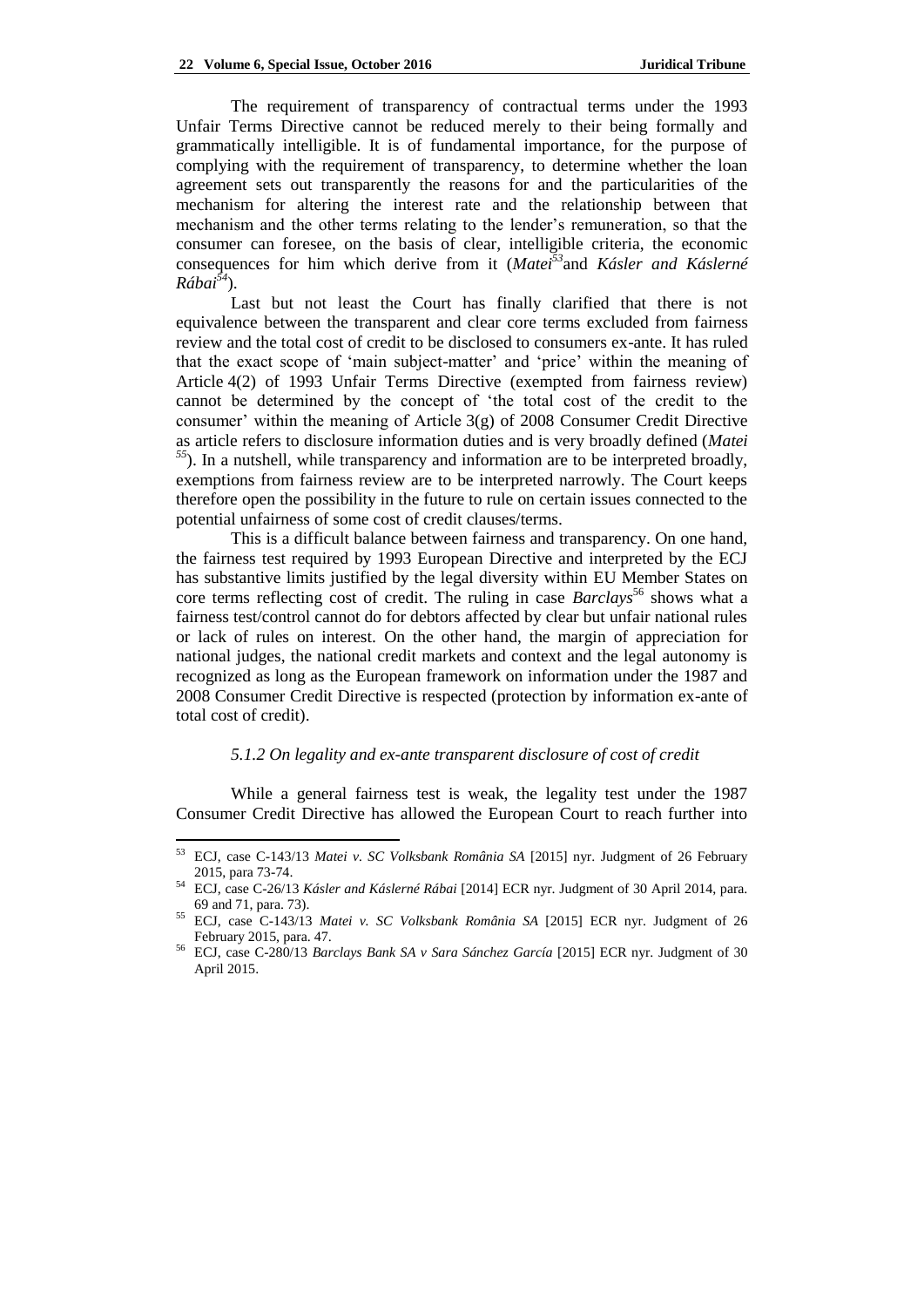this field and provide more extensive consumer protection. The formal review of cost of credit is the result of an extensive European harmonisation on legal obligations of disclosure of future financial obligations. The first case *Pohotovost<sup>57</sup>* refers to the failure to mention the cost of credit (APRC or annual percentage rate of charge) in a consumer credit contract. A breach of European Directives is found. While the post-contractual regime, sanctions and legal actions still fall under national laws and there is a judicial discretion in this regard, the Court allows a national court to declare that the failure to mention the APR in a consumer credit contract means that the credit granted is deemed to be interest-free and free of charge. In the following case *Perenicova and Perenic v SOS<sup>58</sup>*, the ECJ acknowledges the powers of the national judge to declare the total nullity of contract affected by unfair terms not properly disclosed. The Court resolves on the basis of both 1993 Consumer Credit Directive and 2005 Unfair Practices Directive<sup>59</sup>.

Furthermore, in the case *Volksbank România SA*<sup>60</sup>, the Court has clarified the full harmonisation character of the recent 2008 Consumer Credit Directive in relation with other questions of national consumer law. The issues of total cost disclosure and method of calculating cost of credit ex-ante fall inside the scope of the European maximum harmonization. EU/EEA Member States can only deviate on two cumulative conditions: if the problem falls outside the scope of the fully harmonised provisions of the Directive (i.e.: sanctions for infringement of informational duty provisions) and if the national legislation is intended to increase consumer protection.

#### *5.1.3 On price-variation clauses*

There is already a line of jurisprudence on this problem. In the first place, the Court has confirmed that price variation clauses are not prohibited by EU law in principle provided they are legal, on one hand; and transparent, clear and disclosed in plain intelligible language ex-ante, on the other. The case law of the Court reflects the drafting of point 2 (d) Annex to the 1993 Unfair Terms Directive.

In the second place, it has already clarified that reference to mandatory legislation does not guarantee an escape from the fairness test under the 1993

<sup>57</sup> ECJ, case C-76/10 *Pohotovosť* [2010] ECR I-11557, para. 44. The Court rules that the Directive, by excluding them from its scope, regulates the "position" of national contractual rules and also puts them beyond the reach of general principles (of EU consumer law?), following the prevalence of *lex specialis*.

<sup>58</sup> ECJ, case C-453/10 *Pereničová and Perenič v SOS* [2012] ECR nyr. Judgment of 15 March 2012.

<sup>59</sup> It declares that "a commercial practice which consists in indicating in a credit agreement an annual percentage rate of charge lower than the real rate must be regarded as 'misleading' within the meaning of Article 6(1) of Directive 2005/29/EC [...] in so far as it causes or is likely to cause the average consumer to take a transactional decision that he would not have taken otherwise". The most important conclusion is that the national judge may decide that an unfair commercial practice is an indication of an unfair contract term (para. 43).

<sup>60</sup> ECJ, case 602/10 *Volksbank România SA SC* [2012] ECR nyr. Judgment of 12 July 2012, para. 22 (1).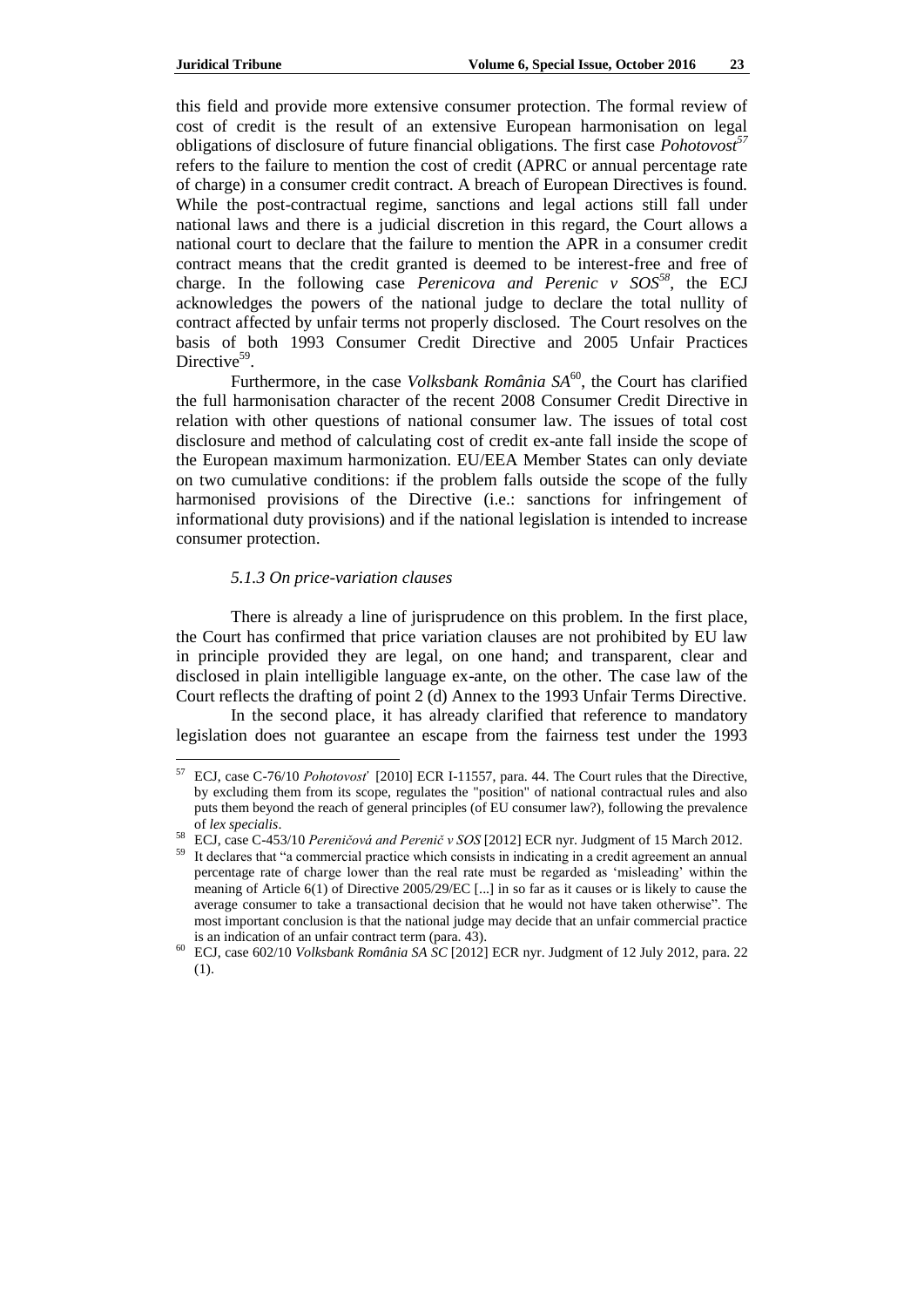Unfair Terms Directive as unilateral variations of prices and charges must still comply with good faith, balance and transparency (*RWE*<sup>61</sup>*)*. In the same line of argumentation, it has held that additional fees, other risk charges ex-post are not considered core terms excluded from the scope of European law fairness test. Terms relating to a mechanism for amending the prices of the services provided to the consumer (additional fees) are not excluded by Article 4(2) of 1993 Unfair Terms Directive (*Invitel*<sup>62</sup>). Terms including a 'risk charge' charged by the lender and authorising it, under certain conditions, to unilaterally alter the interest rate are not either exempted from fairness control (*Matei<sup>63</sup>*). Fairness and transparency go hand in hand in the case of price variations. In this regard, the Court has ruled that it is of fundamental importance that, in addition to having an effective right to terminate the contract, the consumer should be able to foresee, on the basis of clear, intelligible criteria what changes the supplier may make in exercise of the power of variation (*Invitel<sup>64</sup>* and later on *RWE*<sup>65</sup>).

In the third place, a case of price indexation is now pending before the ECJ. The Court will have to decide whether this this practice constitutes a [modification or simple execution of a long time contract. In the case](http://recent-ecl.blogspot.is/2015/07/modification-or-execution-of-contract.html) *Verein für Konsumenteninformation*<sup>66</sup>[, the Advocate General Cruz Villalón has](http://recent-ecl.blogspot.is/2015/07/modification-or-execution-of-contract.html) already interpreted that a price indexation clause should not be seen as allowing a contractual modification- and thus should not be accompanied by the possibility for the consumer to terminate the contract if the said clause complies with requirements of foreseeability, transparency and legal certainty (para. 37) such as

<sup>61</sup> ECJ, case C-92/11 *RWE Vertrieb AG v Verbraucherzentrale Nordrhein-Westfalen eV* [2013] ECR nyr. Judgment of 21 March 2013.

<sup>62</sup> ECJ, case C-472/10 *Invitel* [2012] ECR nyr. Judgment of 26 April 2012, para. 23.

<sup>63</sup> ECJ, case C-143/13 *Matei v. SC Volksbank România SA* [2015] nyr. Judgment of 26 February 2015, para 78.

<sup>64</sup> ECJ, case C-472/10 *Invitel* [2012] ECR nyr. Judgment of 26 April 2012, para. 23.

ECJ, in case 92/11 *RWE [2013]* ECR nyr. Judgment of 21 March 2013: "46. With respect to a standard term such as that at issue in the main proceedings which allows the supply undertaking to vary unilaterally the charge for the gas supply, it must be observed that .... the legislature recognized, in the context of contracts of indeterminate length such as contracts for the supply of gas, the existence of a legitimate interest of the supply undertaking in being able to alter the charge for its service." "47. A standard term which allows such a unilateral adjustment [of price] must, however, meet the requirements of good faith, balance and transparency laid down by those Directives"  $[...]$  "49. ... the contract (must) set out in transparent fashion the reason for and method of the variation of the charges for the service to be provided, so that the consumer can foresee, on the basis of clear, intelligible criteria, the alterations that may be made to those charges..."[…] "53. Those strict requirements as to the information to be given to the consumer, both at the stage of the conclusion of a supply contract and during the performance of the contract, as regards the right of the supplier unilaterally to alter the terms of the contract, correspond to a balancing of the interests of the two parties. To the supplier's legitimate interest in guarding against a change of circumstances there corresponds the consumer's equally legitimate interest, first, in knowing and thus being able to foresee the consequences which such a change might in future have for him and, secondly, in having the data available in such a case to allow him to react most appropriately to his new situation ".

<sup>66</sup> ECJ, case C-326/14 *Verein für Konsumenteninformation* pending. Opinion Advocate General Cruz Villalón of 9 July 2015.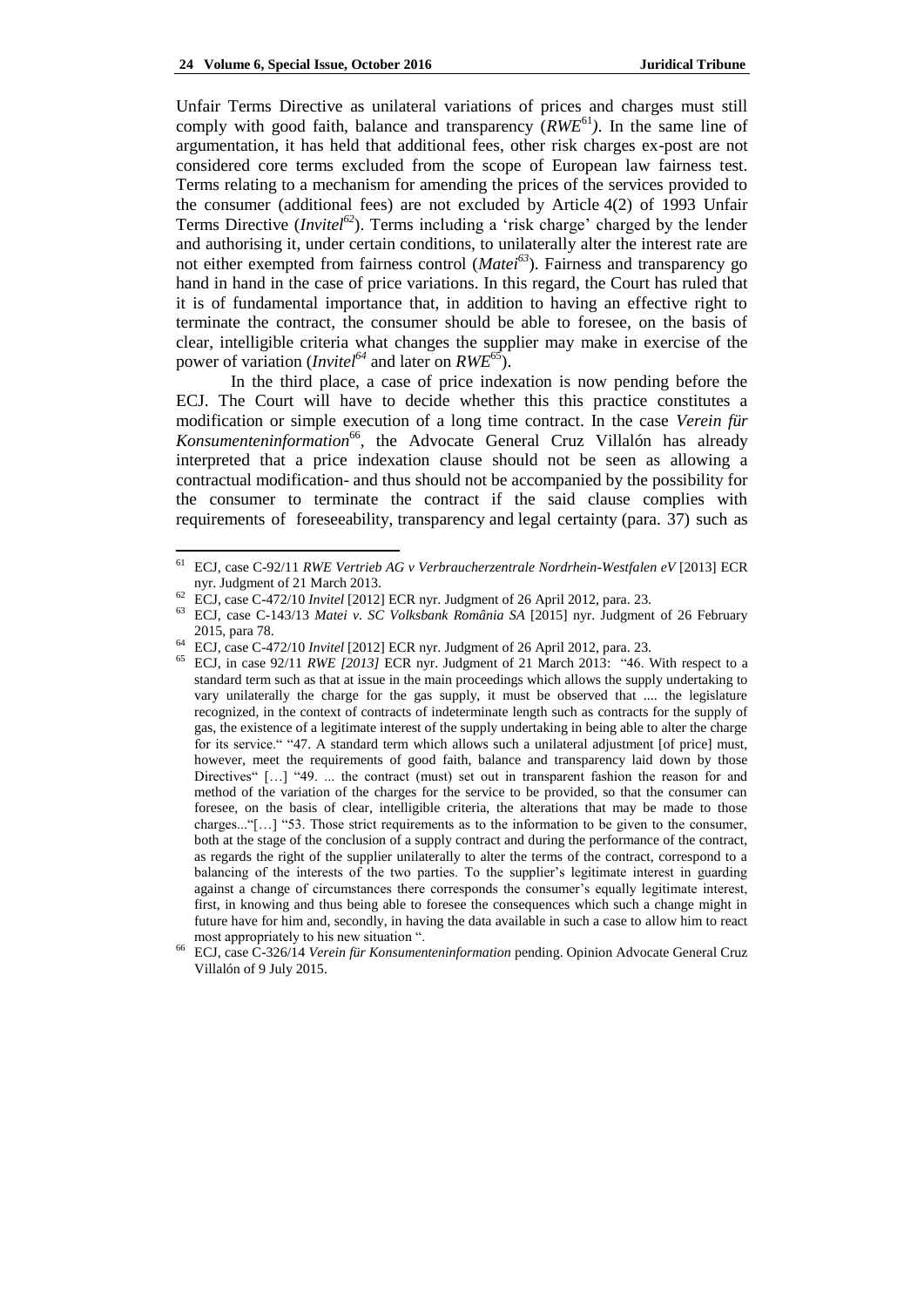to ensure that that it does not *in concreto* modify the contract, but rather uphold the original balance (para. 41). This requirement entails that the index used should be determined by a third, independent party on the basis of objective criteria (para. 42). As for the final assessment of compatibility with EU law of price-variation clauses, it is for national judges to decide whether a specific term fulfils the conditions above (para. 40 and 45). At the time of writing, it remains to be seen whether the ECJ follows the opinion of AG Cruz Villalón with a similar legal reasoning or whether it deviates from it.

## *5.1.4 On the consequences of unfairness, duties of national judges and procedural law*

Judges have positive duties under European law towards individuals. National courts have the power to ascertain the unfairness of a standard term on their own motion, even if neither party demands it (*Océano*<sup>67</sup>). National law may not limit this power of the judge which stems directly from EU law (*Cofidis*<sup>68</sup>). The principle of effectiveness requires that the application of the protection which the 1993 Unfair Terms Directive seeks to confer on consumers is not impossible or excessively difficult in national judicial /mortgage enforcement proceedings (*Aziz*<sup>69</sup>) and *Banco Popular Español* and *Banco de Valencia<sup>70</sup>*). The sanction for unfair terms under European law must be nullity  $ex$  tunc  $(Garabito)^{71}$  as courts must declare the terms wholly unbinding. Judges may not weaken the dissuasive effect of the European rules by rewriting unfair terms (*Banco Español de Crédito*<sup>72</sup>). There is no national autonomy in this regard, if the terms or clauses are found unfair, invalidity may leed to the recalculation of past undue payments (*RWE*<sup>73</sup>).

<sup>67</sup> ECJ, joined cases *Océano Grupo Editorial SA v Roció Murciano Quintero* (C-240/98) and *Salvat Editores SA v José M. Sánchez Alcón Prades* (C-241/98), *José Luis Copano Badillo* (C-242/98), *Mohammed Berroane* (C-243/98) and *Emilio Viñas Feliú* (C-244/98) [2000] ECR I-04941.

<sup>68</sup> ECJ, case C-473/00 *Cofidis* [2002] ECR I-10875. On the questions *ex officio* unfairness vs *audi alteram partem*, see also ECJ, case C-472/11 *Banif Plus Bank* [2013] ECR nyr. Judgment of 21 February 2013.

<sup>69</sup> ECJ, case C-415/11 *Aziz v. Catalunyacaixa*, [2013] ECR nyr. Judgment of 14 March 2013, see para. 63.

<sup>70</sup> ECJ, joined cases *Banco Popular Español SA v Maria Teodolinda Rivas Quichimbo and Wilmar Edgar Cun Pérez* (C-537/12) and *Banco de Valencia SA v Joaquín Valldeperas Tortosa and María Ángeles Miret Jaume* (C-116/13) [2013] ECR nyr. Judgment of 14 Nov. 2013.

<sup>71</sup> ECJ, case C- 488/11 *[Asbeek Brusse and da Man Garabito v Jahani BV](http://curia.europa.eu/juris/document/document.jsf?text=&docid=137830&pageIndex=0&doclang=EN&mode=req&dir=&occ=first&part=1&cid=3825656)* [2013] ECR nyr. Judgment of 30 May 2013.

<sup>72</sup> ECJ, case C-618/10 *Banco Español de Crédito SA v Joaquín Calderón Camino* [2012] ECR nyr. Judgment of 14 June 2012.

<sup>&</sup>lt;sup>73</sup> The case *RWE* gives way to a recalculation to all past bills in Germany, although the statute of limitation limited the claim to three years. ECJ, in case 92/11 *RWE [2013]* ECR nyr. Judgment of 21 March 2013.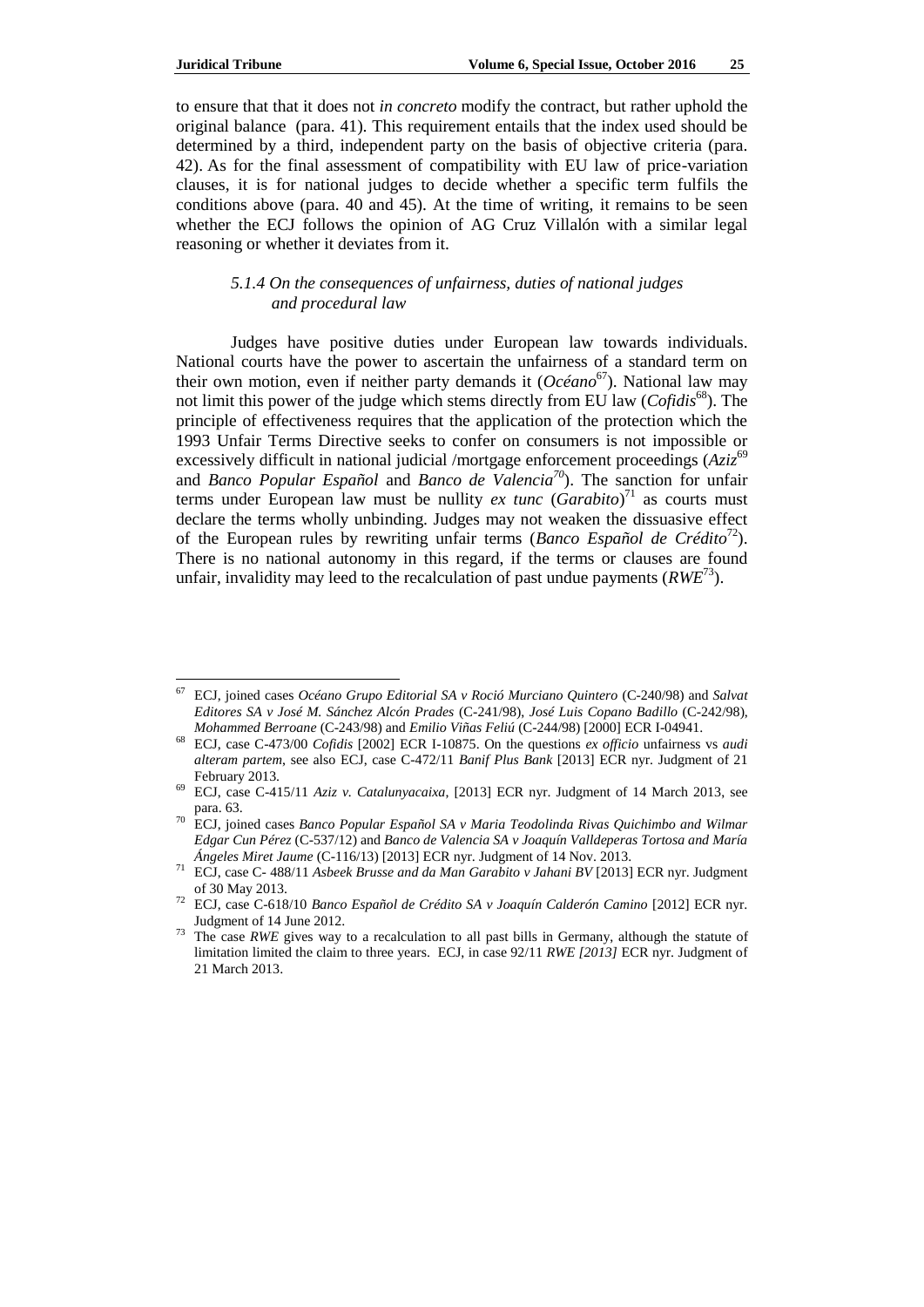*5.1.5 A Court searching to strike the right balance between European consumer protection rules and national circumstances justifying diverse cost of credit*

The review of the case-law already given by the ECJ lead to the following provisional conclusions. As stated above, the legality test on transparency and disclosure information duties is very strict. Consumers/debtors are strongly protected against lack of information, lack of clarity and lack of transparency. There is also a strong protection of their procedural rights at national level. On the other hand, the general fairness test is vague and even weak. There is no direct substantive control of fairness, for the time being, regarding core terms when they are transparent duly disclosed ex-ante. When transparency and information ex-ante are respected, the general theory of unfairness results in a concept left open for the interpretation of national courts. National autonomy is preserved for most important issues not directly covered by Directives: cost of credit, usury, overindebtedness. Core (national) unfairness is still possible under EU consumer/credit law and shows the limits of European harmonization. There is not a right to fair credit cost, only a right to clarity. For the time being, arguments that the ECJ has used to challenge national procedural laws and increase consumer credit/mortgage rights (ie.  $A\overline{z}i\overline{z}^{74}$  in Spain) are absent when the question revolves around the core issue of cost of credit allowed by national legislation (ie. *Barclays*<sup>75</sup>). In spite of that limitation, the Court tries its best to offer as much protection to consumers as possible under the current framework.

# *5.2 Judicial review by the EFTA Court. Could the Court have ruled differently?*

In this context, it is important to reflect on the conclusions reached by the EFTA Court on the indexation of credit in Iceland from both a fairness and legality perspectives in order to reply to a set of questions: 1) taking into account EU/EEA law... was a different outcome possible? 2) do the legal reasoning and questions asked and/or answered follow the jurisprudence of the ECJ? and 3) how far are consumers/debtors protected in the EEA legal order?

# *5.2.1 On core (national) unfairness and mandatory rules exempted from European control (case Engilbertsson /Íslandsbanki)*

In this first case *Engilbertsson /Íslandsbanki<sup>76</sup>* the EFTA Court, on the one hand, acknowledges the framework created by EU/EEA law on consumer and eventually mortgage credit; but, on the other hand, it shows respect for national

<sup>74</sup> ECJ, case C-415/11 *Aziz v. Catalunyacaixa*, [2013] ECR nyr. Judgment of 14 March 2013, see para. 63.

<sup>75</sup> ECJ, case C-280/13 *Barclays Bank SA v Sara Sánchez García* [2015] ECR nyr. Judgment of 30 April 2015.

<sup>76</sup> Case C-25/13 *Gunnar V. Engilbertsson and Íslandsbanki hf.* [2014 ] EFTA Court Reports, not yet reported (nyr.). Judgment of the EFTA Court of 28 August 2014.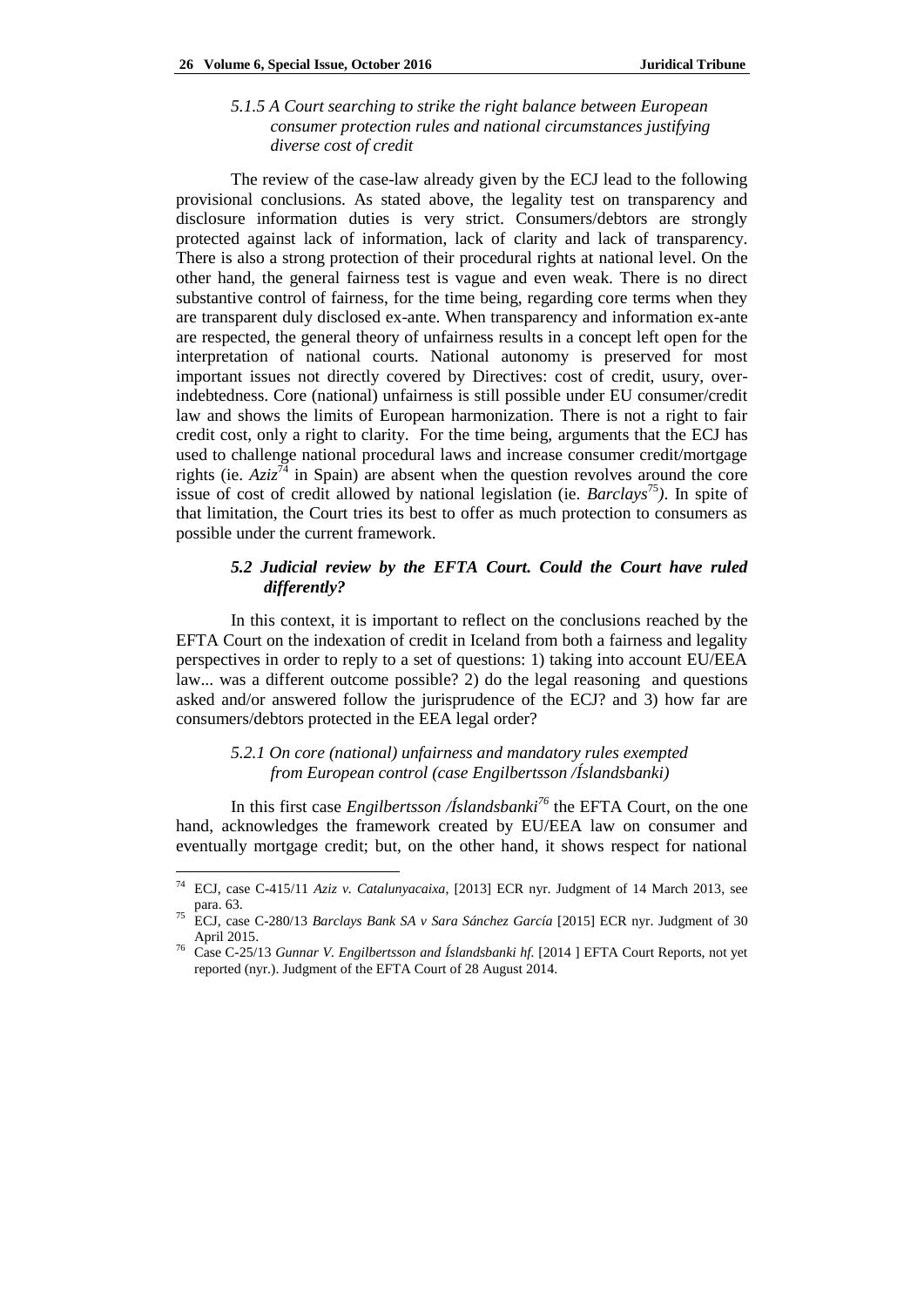rules that might fall outside of the scope of EU/EEA law harmonization. The goal of the Court is to strike a balance between the most effective protection of European consumer rights and the national autonomy still allowed in some parcels of consumer and mortgage credit, such as cost of money or other issues falling under Member States´ area of competences.

The logic and assessment is two-folded and articulated around the information and fairness paradigms. Lets look first to information disclosure. Here the Court tries to reach a Salomonic conclusion. While it rules that price-indexation of credit, per se, is not prohibited; it establishes that EEA law requests a general high standard of clarity and quality of information (para. 97-98). It does so by referring specifically to the Opinion of Advocate General Wahl in cases *Schulz and Egbringhoff*<sup>77</sup>) and requiring an explicit description of the method of calculation of price changes so that consumers can see alterations to the principal of the loan (para. 142). However, the final assessment on legality of disclosure of information is left for national courts, based on the circumstances of the specific case (para. 141-146).

We learn other things from the opinion. It seems to be clear for the Court that opaque changes of cost of credit done carried out by creditors unilaterally expost are illegal in EU/EEA law (although it is not directly said), that priceindexation clauses tend to be standard terms (not individually negotiated) and that sanction for unfair terms is mandatory invalidity under the 1993 Unfair Terms Directive. However, on the information disclosure test, the Court offers just a general conclusion but leaves too many questions aside: how this extensive information obligation should be fulfilled in the contract by creditors? what standard and model is needed to disclose the method of calculation and the cost formulas? The Court does not refer to the requirements set by the 1987 Consumer Credit Directive (obligation to disclose the total amount and cost of credit ex-ante and strict rules on annual percentage rate of charge or APRC). It simply sets it aside saying on the grounds that there is another case pending and that a second or even third question for interpretation can always be requested if necessary by the national judge. Needless to say, this fragmentation of European consumer credit law is not very convincing. The exclusion of the most important Directive regulating extensively the requirements of disclosure of cost of credit ex-ante (in force until 1 November 2013 in Iceland) is not justified on the sake of judicial interpretation.

However, the most important conclusions of the opinion for Icelandic consumers are those referring to the (national) unfairness alleged and the exclusion of mandatory rules from European control. Here the Court leaves the two core questions to the national courts that will have to rule whether price indexation practices are 1) protected as national mandatory/regulatory law and excluded from European harmonisation and 2) unfair or not in view of context and circumstances (para. 67).

<sup>77</sup> ECJ, Opinion of Advocate General of 8 May 2014 in joined cases C-359/11 and C-400/11 *Schulz and Egbringho*ff [2014] ECR nyr, point 53.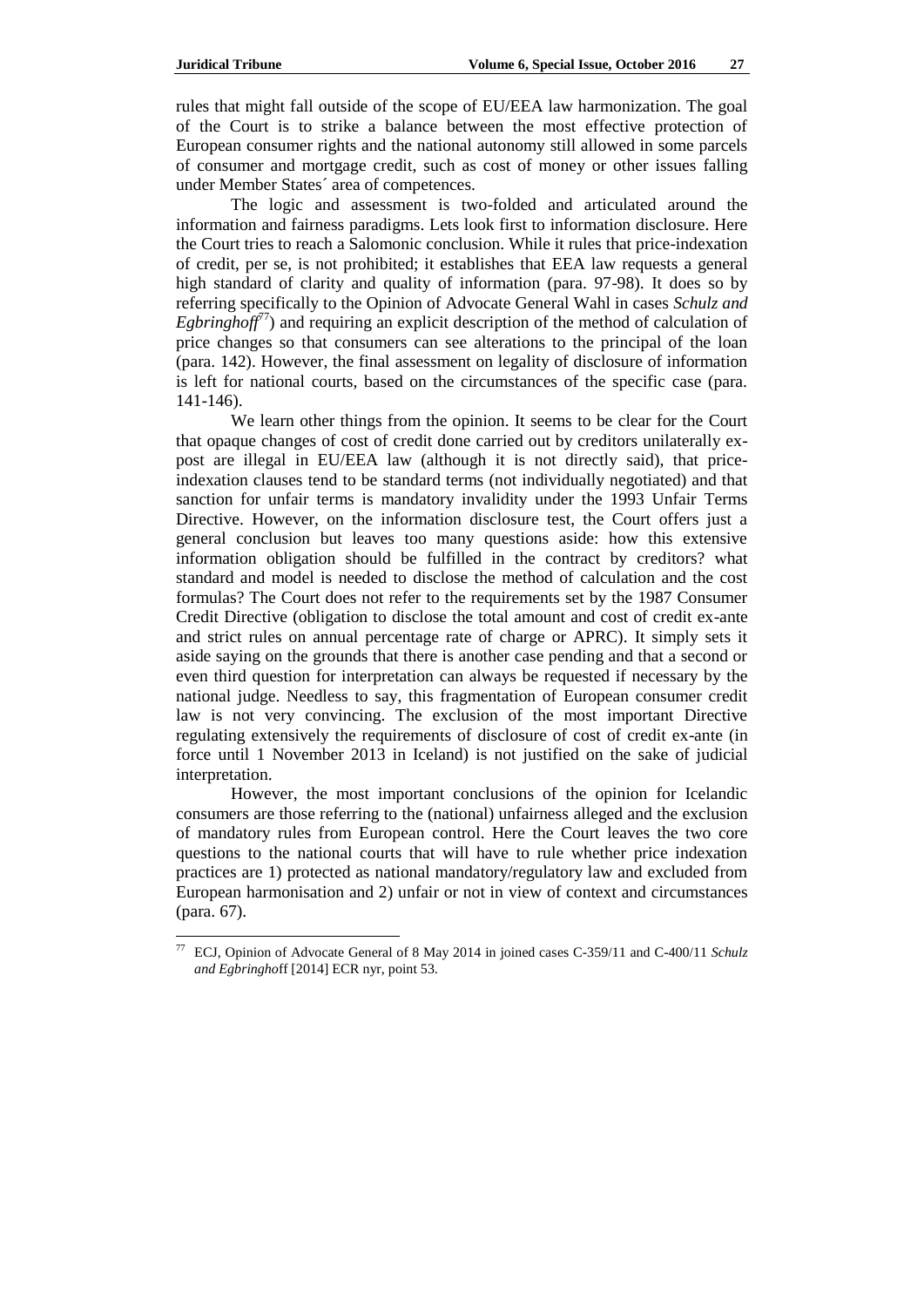The legal reasoning followed by the Court reflects the arguments of the parties in the dispute. It looks at the European framework of fairness constructed by the 1993 Unfair Terms Directive in order to determine that the scope of European harmonization does not reach core (national) unfairness and mandatory domestic rules on credit (presumption of national parliaments protecting consumer rights). On the basis of this argument it concludes that these issues are to be assessed at national level by domestic courts. The national autonomy is preserved and the margin of discretion that national judges have in this regard to be exercised taking into account a legal, economic and political context as well as case circumstances. In a nutshell, it is for Icelandic courts to decide whether indexation of credit is exempted from control under 1993 Unfair Terms Directive as mandatory law and, if not exempted, whether indexation is unfair taking into account the credit market in Iceland. The assessment will be done on the basis of national law.

The EFTA Court in this ruling does not seem to think that European law limits indirectly or elliptically the cost of credit. A parallel is therefore evident between this case and case *Barclays*<sup>78</sup> from the ECJ which is only mentioned by the EFTA Court concerning the competences of national judges for assessing fairness (para. 162).

Can the cost of credit in Iceland better controlled at national level? In this sense, it is important to remember that the Iceland legislator decided that to expand the scope the Directive (Article 4.2) and offer better protection concerning "core terms" (main object of a credit contract). Icelandic Act No. 7/1936 allows the judges to assess the relationship between the price and the service or goods in order to determine the unfair nature of clearly worded contractual terms<sup>79</sup>. As in other European countries, the cost of credit in Iceland is not therefore a "core term" excluded from national judicial control on fairness. The EFTA Court does not mention this issue so a guidance to national courts on this point is missing. A better explanation of the case *RWE<sup>80</sup>* and a reference to case *Kásler and Káslerné Rábai*<sup>81</sup> on "core terms" would have been very useful in this regard.

Trusting national judges to assess domestic fairness/unfairness of cost of credit seems, in principle, like a good conclusion taking into account that this is what the European legislator chose to do. But some questions remain open and unanswered: what happens if the national legislation fails to offer adequate protection to consumers against exorbitant cost of credit? Or if mandatory provisions are simply unfair in a new economic context? Or if national judges avoid to assess cost of credit in spite of their competence to do so under domestic

<sup>78</sup> <sup>78</sup> ECJ, case C-280/13 *Barclays Bank SA v Sara Sánchez García* [2015] ECR nyr. Judgment of 30 April 2015.

<sup>79</sup> *Forsætisráðuneytið* (Prime Minister Office), *Neytendavernd á fjármálamarkaði* (Consumer protection in financial markets) (Reykjavík, 2013) p. 55.

<sup>80</sup> ECJ, case C-92/11 *RWE Vertrieb AG v Verbraucherzentrale Nordrhein-Westfalen eV* [2013] ECR nyr. Judgment of 21 March 2013.

<sup>81</sup> ECJ, case C-26/13 *Kásler and Káslerné Rábai* [2014] ECR nyr, Judgment of 30 April 2014, para. 49 to 51.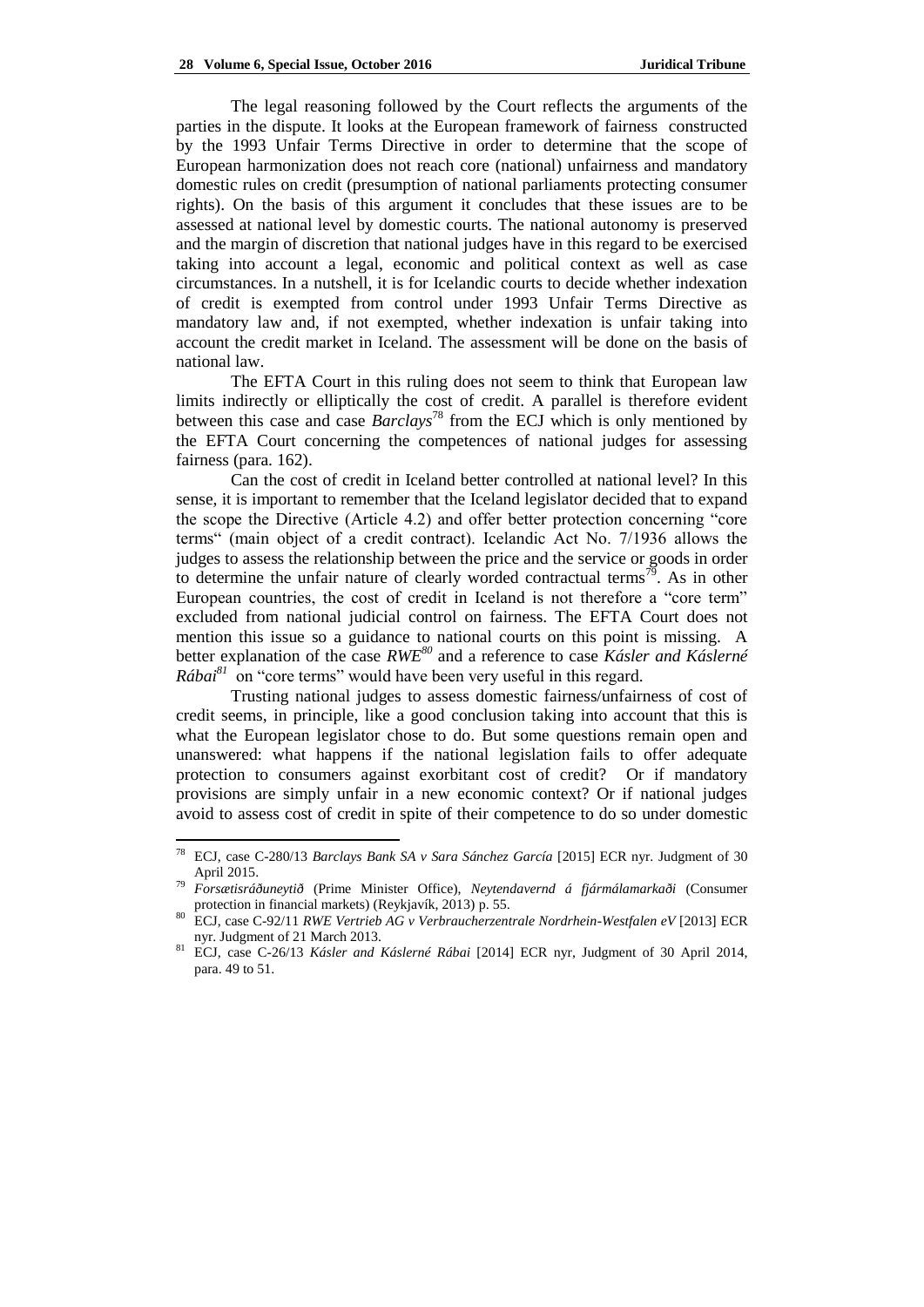law? Can European consumer credit law come to the rescue if the assumptions laid by European law are not complied with? These are difficult questions which reveal the limits of the European legal framework regarding substantive control of fairness.

Could the EFTA Court have ruled differently? Yes, here is a possible line of reasoning that might have been plausible to bring (national) unfairness and mandatory rules under the scope of EU/EEA law in some circumstances. In this sense, it can be argued that the European fairness test should also apply to both private and public practices anchored in domestic legislation in those cases when protection of consumers is not properly guaranteed at national level (ie. when cost of credit is not duly disclosed ex-ante according to European rules). Lack of consumer protection against unfair terms has allowed the ECJ to declare Spanish mortgage execution procedural law incompatible with the 1993 Unfair Terms Directive on three occasions, two of them after legislation was reformed  $(Aziz<sup>82</sup>,$ *Sánchez Morcillo y Abril García v BANCO BILBAO<sup>83</sup>* and *BBVA SA v. Gabarro<sup>84</sup>*).

The main argument here is that the reference in the 1993 Unfair Terms Directive to mandatory provisions is essentially constructed on the assumption that the national legislator will adopt fair general measures intended to secure the economic interests of consumers. It is implicit for the European legislator that such measures will only improve but not deprive the persons affected of the rights secured by European legislation. This is consistent with the obligation for Member States to ensure that unfair terms are not included in the contracts. When the assumption no longer holds and is falsified by reality, the derogation for abusive terms anchored in national legislation should no longer exist.

A second important argument is that the ECJ has already established that the lack of European control and judicial review on "core terms" allowed by the 1993 Unfair Terms Directive only apply as long as cost of credit is perfectly transparent, clear, intelligible and disclosed ex-ante (*Kásler and Káslerné Rábai<sup>85</sup>*). Since indexation of credit in Iceland operates ex-post and is opaque, it qualifies as an unfair clause that national legislation cannot save alone.

This interpretation is supported by the fact that 2005 Unfair Commercial Practices Directive does not exclude mandatory law from its scope. It only allows an amelioration of consumer rights but not deterioration at national level<sup>86</sup>.

The Court could have very well chosen that paid and said that –by allowing the use of unfair terms or abusive clauses in loan contracts (because of its opacity)–

<sup>&</sup>lt;sup>82</sup> ECJ, case C-415/11 Mohamed Aziz v. Catalunyacaixa [2013] ECR nyr. Judgment of 14 March 2013.

<sup>83</sup> ECJ, case C-169/14 *Sánchez Morcillo y Abril García v Banco Bilbao* [2014] ECR nyr. Judgment of 17 July 2014.

<sup>84</sup> ECJ, case C-8/14 *BBVA SA v. Gabarro* [2015] ECR nyr. Judgment of 29 October 2015.

<sup>85</sup> ECJ, case C-26/13 *Kásler and Káslerné Rábai* [2014] ECR nyr, Judgment of 30 April 2014, para. 42.

<sup>86</sup> Art. 3.9 states: "In relation to "financial services", as defined in Directive 2002/65/EC, and immovable property, Member States may impose requirements which are more restrictive or prescriptive than this Directive in the field which it approximates."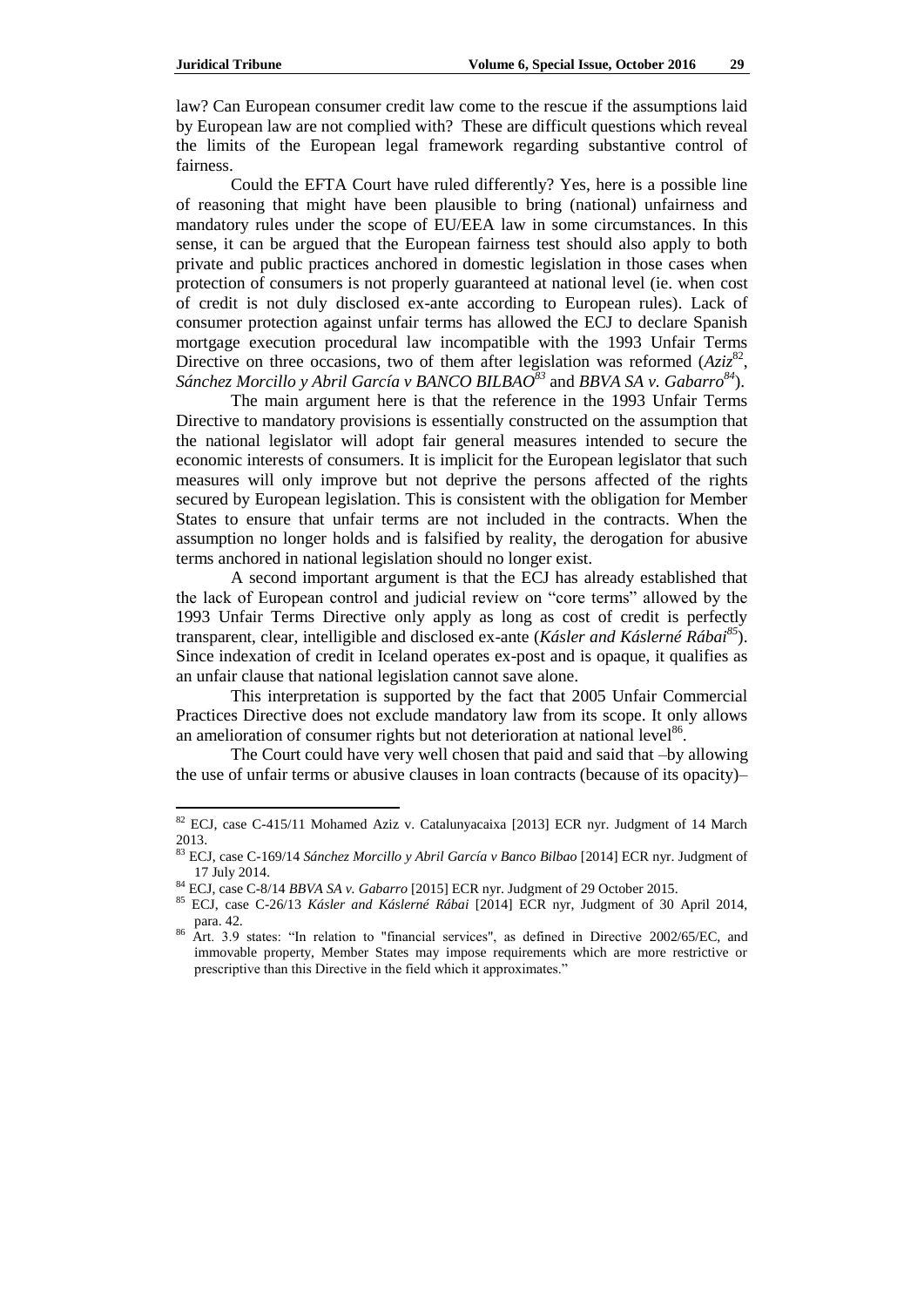Icelandic legislation showed a deep misunderstanding of the main corpus of European consumer (credit) law impairing the core protection sought by the 1987 Consumer Credit Directive, the 1993 Unfair Terms Directive and 2005 Unfair Commercial Practices Directive. In this sense, at the end of the day what would count is the necessary protection of economic interests of consumers who are weaker and more vulnerable than credit institutions in the area of financial services and who need all information on cost of credit ex-ante, not the umbrella provided by domestic legislation.

The EFTA Court could have ruled in the following way.

European fairness test should also refer to unfair terms/commercial practices anchored in domestic legislation in some circumstances (particularly in cases where there is a violation of APCR rules under the 1987 Consumer Credit Directive, later Directive 2008/48/EU). The scope and limits of the exemption of fairness control for mandatory provisions of national law are not absolute but relative (conditional to the effective protection of consumers and to the requirement of transparency). The presumption of compatibility of national legislation with European consumer law may be subject to judicial review, both at national and European level. When substantial abuse of economic consumer rights are at stake, when national legislation allows opaque practices (unfair terms or abusive clauses) with are so disproportionate in favour of creditors, such rules impair the core protection sought by general principles of European law. In these conditions, the effectiveness of European consumer law and the rights of individual consumers must prevail. The presumption of compatibility with European consumer law would be set aside and the national legislation could be subject to judicial review, both at national and European level. In short, there is no guaranteed immunity from fairness control in those circumstances in so far as domestic legislation pursues objectives related to consumer protection already harmonized at EU/EEA level (calculation and disclosure of cost of credit & transparency ex-ante) and fails to secure a fair balance between rights and obligations of debtors and creditors.

The silence of the EFTA Court on core issues and, specially, on how cost of credit in EU/EEA Member States is or not affected by the European legal framework reveals other important things. In the first place, it shows how the Court has not really understood the triple cost of credit that an indexed loan really carries and the structure of credit contracts. The Court does not mention that financial institutions are, in fact, charging in two ways (interest and price-indexation) for the same concept (loss of monetary value of principal withdrawn by debtor over time). In the second place, the Court does not differentiate either between the CPIindexation (regulated by public law) and the extra negative amortization cost of loans (formulas originating in public/private banking business practices). In the third place, it shows how the EFTA Court avoids to take taking a position on ever anything that might come close to a minimum substantive control of fairness (examining things like e.g. potential extortionate cost of credit, commercial practices and business models based on misleading information likely to distort the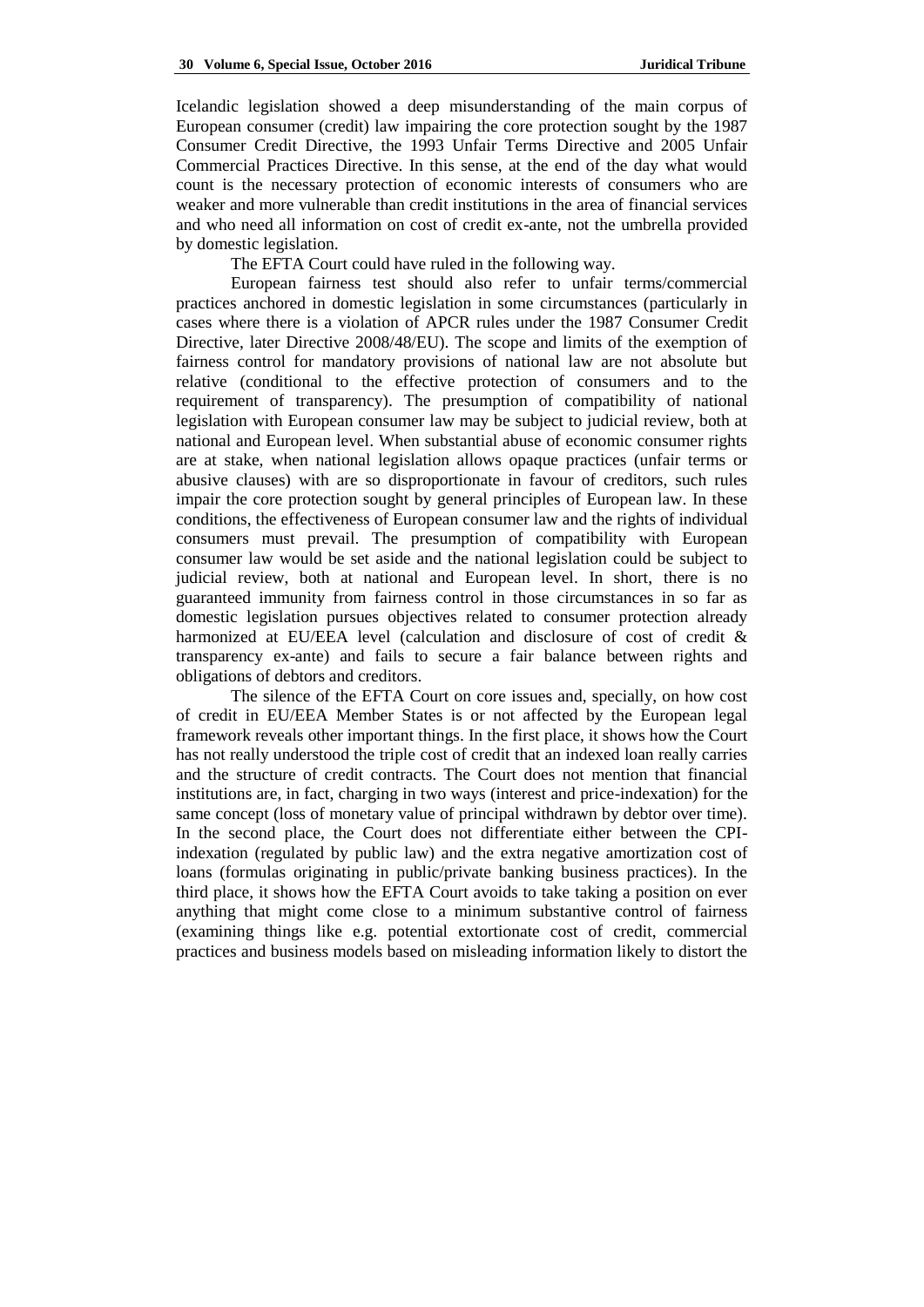economic behaviour of the average consumer, significant imbalance and inequality of contracting parties versus inflation knowledge and influence of credit/debt on the monetary mass etc). In the fourth place, transparency seems to be constructed/used as a potential defence against unfairness (at least relating to cost of credit). This is surprising since lack of transparency in EU law constitutes an autonomous and sufficient criterion of unfairness (vis à vis the "unfair imbalance" general clause) as the ECJ has already explained in case  $RWE^{87}$  (para. 62-63) which was adopted after *Invitel<sup>88</sup>* .

Out of all arguments missed, what is really worrisome is to observe how the EFTA Court does not seem to understand how indexed credit in combination with a negative amortization scheme really works. It notes rightly one of the main differences with variable interest rates (the initial principal borrowed is indexed and updated every month) but that is not all. A real example of an indexed loan between a bank and a consumer illustrate the cost of credit in Iceland and the technique used. In the most common contract, indexation is embedded and coupled with a so called annuity system (negative amortisation). This structure leads to an extreme form of anatocism which the EFTA Court did not seem grasp correctly.

In general, in Iceland consumers are paying the cost of credit in a threefold scheme: through ex-ante disclosed interest rates, through indexation payments non-disclosed and calculated ex post (principal due is regularly updated although the debtor does not draw any more capital) and through additional interest calculated regularly both on principal and interest due but postponed (as all unpaid principal and interest in a negative amortisation scheme are consolidated regularly into the principal with a "snow ball" effect as it is the case with the so-called "revolving credit"). Through the magic of indexation (of principal and interest) and negative amortization in a never-ending process, debtors see debt grow exponentially as they only reimburse a minimum part of the financial obligations. The triple cost of credit leads to compound interest (interest on interest) of astronomic nature and, inevitably, to perpetual state of debt $89$ .

The argument that Icelandic legislator has opted for a different approach to credit does not hold alone. Coming back to the different nominalism/valorism theories, a clarification must be made. While Icelandic choice for valorism may be

<sup>87</sup> ECJ, case C-92/11 *RWE Vertrieb AG v Verbraucherzentrale Nordrhein-Westfalen eV* [2013] ECR nyr. Judgment of 21 March 2013.

<sup>88</sup> ECJ, case C-472/10 *Nemzeti Fogyasztóvédelmi Hatóság v Invitel Távközlési Zrt* [2012] ECR nyr. Judgment of the Court of 26 April 2012.

<sup>89</sup> *Forsætisráðuneytið* (Prime Ministers´Office), Report of Expert group on the elimination of inflation-indexation in new loans, 23 January 2014 available on internet at [<http://www.forsaetisraduneyti.is/afnam-verdtryggingar/>](http://www.forsaetisraduneyti.is/afnam-verdtryggingar/) (consulted last time in July 1, 2016). This report acknowledges both the problem and the difficulty of eliminating indexation of credit in Iceland. The dissenting opinion of expert Vilhjálmur Birgisson proposes to prohibit indexation of all new consumer credit in Iceland since 1 July 2014 onwards and to restrict interest rates and indexation on existing indexed loans on the basis of the current situation of oligopoly and extortionate interest rates that the financial sector practices. A summary of his separate opinion in English is available on internet at [<http://www.forsaetisraduneyti.is/media/frettir2/seralit](http://www.forsaetisraduneyti.is/media/frettir2/seralit-vilhjalms-afnam-vaxtatr-ensk-thyding.pdf)[vilhjalms-afnam-vaxtatr-ensk-thyding.pdf>](http://www.forsaetisraduneyti.is/media/frettir2/seralit-vilhjalms-afnam-vaxtatr-ensk-thyding.pdf) (consulted last time in July 1, 2016).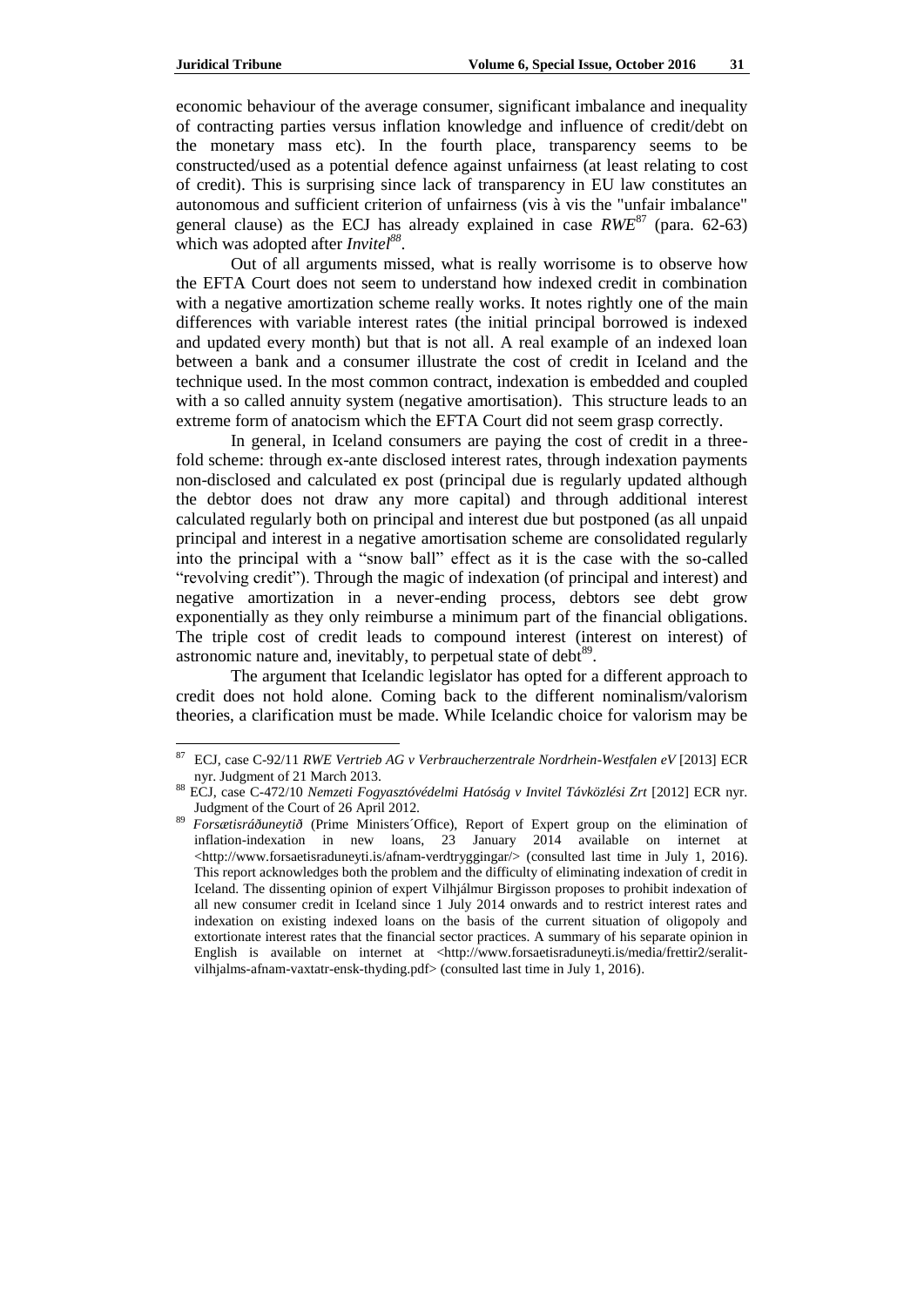justifiable in principle, this does not mean than the practice of indexation -as it is implemented in Iceland- is automatically fair. This is so because financial institutions charge for the cost of money both from a nominalistic perspective (interest) and from a valoristic perspective (CPI-indexation) adding to it a third dimension (negative amortization). Had the EFTA Court understood it properly, it could have maybe offered some clarification on whether or not it is fair, from a European law perspective, to charge credit/mortgage consumers for the same concept using both theories of valorism and nominalism or put it more simply, "having the cake and eating it", all this taking into account the opacity of the different business formulas used for the calculation ex-post of this triple cost.

To conclude this section, one may say that the EFTA Court missed the opportunity in this ruling to lead the European discussions and elaborate some guiding principles regarding core (national) unfairness, transparency and mandatory rules exempted from European control in relation with debt/consumer credit. As it was the case before before the ECJ (*Barclays*<sup>90</sup> in Spain) the courts put national unfairness out of reach of general principles of European law. The problem is that, unlike the case in Spain where moratory interest was transparent and disclosed ex ante and had not been capped by domestic law (until recently), indexation of credit to inflation in Iceland is opaque and complex, relies only partially on public law and cannot –by definition- be disclosed ex ante.

# *5.2.2 On legality and ex-ante disclosure of cost of credit (case Gunnarsson/Landsbanki)*

It is really in the second case *Gunnarsson/Landsbanki<sup>91</sup>* that the EFTA Court really nails the issue finding a breach of European legality (violation of disclosure information duties based on protection-by-information paradigm) and finding that, according to the 1987 Consumer Credit Directive, it is not possible to calculate and disclose a cost of credit with 0% inflation ex-ante but charge a higher figure ex-post on the basis of real inflation.

The Court finds that European law does not provide justification for the practices developed by the financial institutions in Iceland in the last decades where cost of inflation for borrowers was neglected and set aside or left as 0% exante while indexation clauses embedded into the contracts meant a different cost of credit ex-post. Traditionally both public and private banks have offered loans where the principal due by the borrower and the real total cost of credit were indeterminate and unclear. The Court confirms that this should not be possible under the constraints of European consumer credit law. It is simply not acceptable to disclose to consumers ratios of 0% inflation and 0% cost of indexation and then charge for additional cost and compound interest both on the principal and the

 $\overline{\phantom{a}}$ 

<sup>90</sup> ECJ, case C-280/13 *Barclays Bank SA v Sara Sánchez García* [2014] ECR nyr. Judgment of 30 April 2014.

<sup>91</sup> EFTA Court. Case C-27/13 *Sævar Jón Gunnarsson and Landsbankinn hf* [2014 ] EFTA Court Reports, nyr. Judgment of the EFTA Court of 24 November 2014.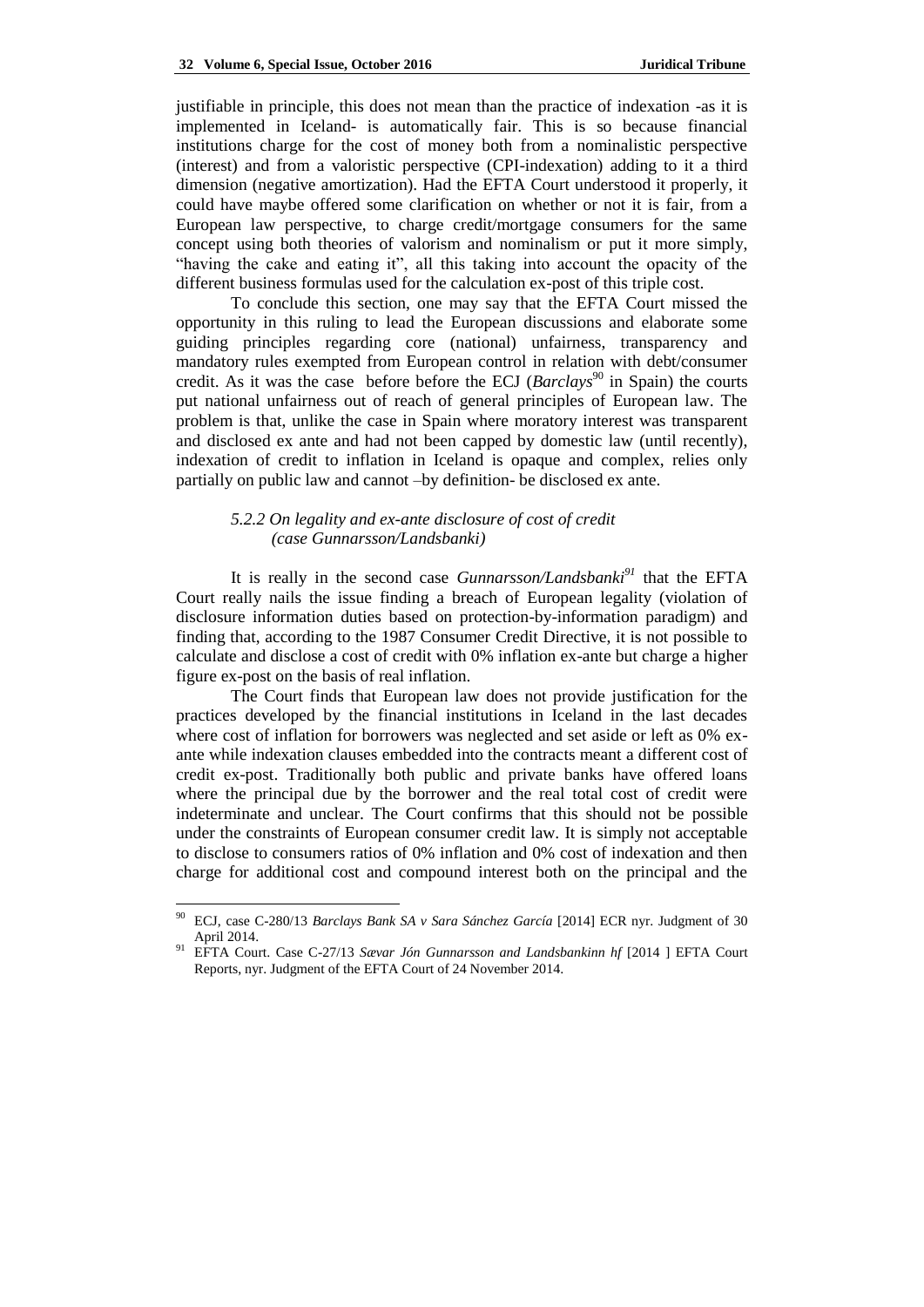interest due later on (calculated on the basis of the monthly CPI index). A credit agreement allowing for the regular increase ex-post of the principal of the loan and total cost of credit through opaque and non-disclosed price-indexation method should be illegal as the European Directives assume that the principal of the loan remains stable with some limited exceptions (in any case when as here, the consumer does not withdraw more capital). When consumers are not duly informed of the effects of indexation on their loans, the information and transparency paradigm on which the 1987 Consumer Credit Directive is based (as well as the 2008 Directive) fail completely.

With its ruling, the Court confirms that the nature of the variation of the total cost of credit is such that it cannot be argued that it is incidental or equivalent to other charges falling out of the scope of the Directive. Indexation is cost of credit and, as such, it must be disclosed ex-ante mandatorily and in compliance with the European form, APCR rules and method of calculation. Even if inflation cannot be predicted accurately in advance, the plan of payments must be realistic and based on past history/present inflation predictions. Transparency and disclosure of information ex-ante are essential for the legality assessment of credit contracts. Consumers must know the total cost of the loan so that they can commit responsibly to their future financial obligations and compare between offers of different providers of financial services competing between them. That is the goal of European consumer legislation in the internal market.

The legality test does not exclude the fairness control required by European legislation and left to the discretion of national courts (prohibition of abusive contractual clauses and abusive commercial practices) a question explained in the first case *Engilbertsson /Íslandsbanki<sup>92</sup>*to which the EFTA Court refers.

## *5.2.3 A Court opting for a weak fairness assessment and a strong legality/disclosure of cost of credit ex-ante*

We can now reply to the questions asked before regarding the EFTA Court´s advisory opinions. Taking into account EU/EEA law and the case-law of the ECJ and the lack of deep understanding on how indexation works in practice ... a different outcome was probably not possible. We end up with a weak (European) fairness assessment but strong information disclosure requirements. A conclusion where transparency ex ante pre-empts fairness. The legal reasoning and questions asked and/or answered by the EFTA Court do not exactly mirror the questions already clarified by the ECJ since this is a new problem in European consumer law. To the question "how far are consumers/debtors protected in the EEA legal order against indexation of credit practices" we may reply the following. Very well protected for breach of information cases but unfortunately not that well regarding abusive cost of credit. This is due to legal diversity allowed by both EU/EEA law

<sup>92</sup> Case C-25/13 *Gunnar V. Engilbertsson and Íslandsbanki hf.* [2014 ] EFTA Court Reports, nyr. Judgment of the EFTA Court of 28 August 2014.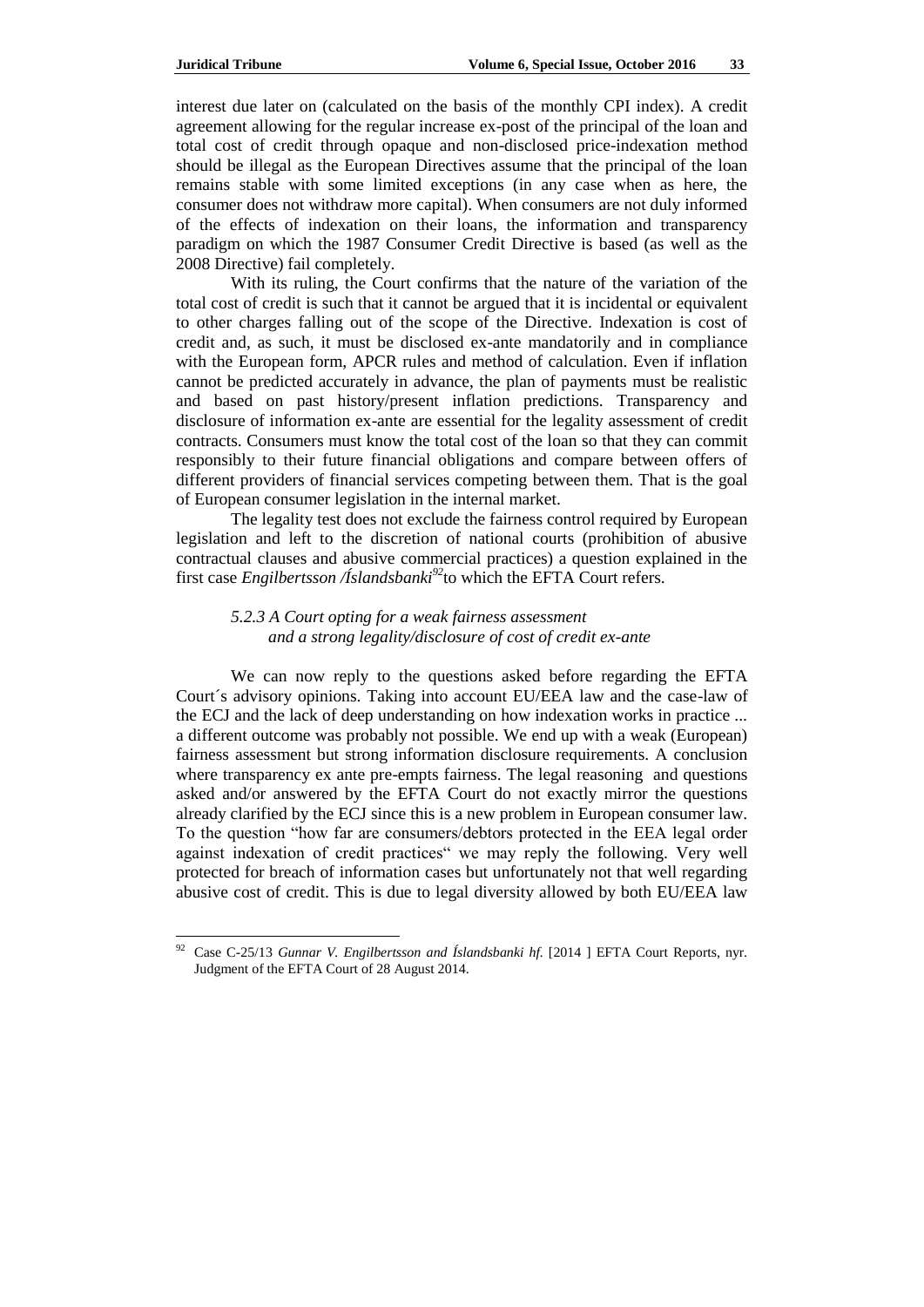and the doctrine of a unique right to clarity that seems to come instead of a European right to fairness.

As the ECJ, the EFTA Court requires a strong legality test guaranteeing protection against lack of information and lack of clarity and transparency while yielding the final fairness test to the national courts with general concepts left for further interpretation. There is no revolutionary approach concerning procedural rights which are not part of the main case. National autonomy is preserved for indexation of credit which is, on the other hand, required to be transparent and disclosed ex-ante. Consumers get therefore no direct protection in European law against core national unfairness (since the Court does not say that there is an opaque calculation of cost of credit ex-post and thus an unfair term non-legally binding). The limits of EEA law are similar to limits of EU law regarding cost of credit, usury and over-indebtedness .... provided that general disclosure obligations and transparency are complied ex-ante. And these are probably the only questions that may yield the balance one way or another at national level.

Only difference is that ECJ tries harder to conceptualize and analyse the problems, stretching European consumer law to afford as much protection as possible, providing good solid legal reasoning and understanding most core issues while the EFTA Court relies too much on arguments set by the parties, misses some structural problems and sends most important questions of interpretation back to the national court. By doing that it misses the opportunity to interpret and clarify this important problem of credit indexation ex-post and the clash between nominalism and valorism theories. On the other hand, the advisory opinions illustrate how difficult is to walk on the edge of a knife.

#### **6. Conclusions**

The cases prove that the EFTA Court dares to do a judicial review of the legality and fairness of credit indexation in Iceland in the light of EEA law that legislative and executive powers in Iceland had not been able to resolve. In this sense, the rulings are very much appreciated by both specialists, financial sector, consumer associations and society in general since the clarification of some issues is essential for the sake of legal certainty.

The interpretation provided, however, defies the logic of non-contradiction. The Court concludes, on one hand, that EEA law does not reach into the realm of national core unfairness and yields the final assessment task to the national courts as the 1993 Unfair Terms Directive requires (*Engilbertsson /Íslandsbanki*); while, on the other hand, requires under the 1993 Directive a general duty of transparency (*Engilbertsson /Íslandsbanki*) and a strict and high standard of disclosure ex-ante on total cost of credit (inflation-cost inclusive) under the 1987 Consumer Credit Directive (*Gunnarsson/Landsbanki*).

At the end, the legal reasoning and conclusions of the Court in the two cases try to solve the impossible oxymoron that indexation of credit in Iceland brings to EU/EEA law. Indexation, cost of credit and usury practices tend to fall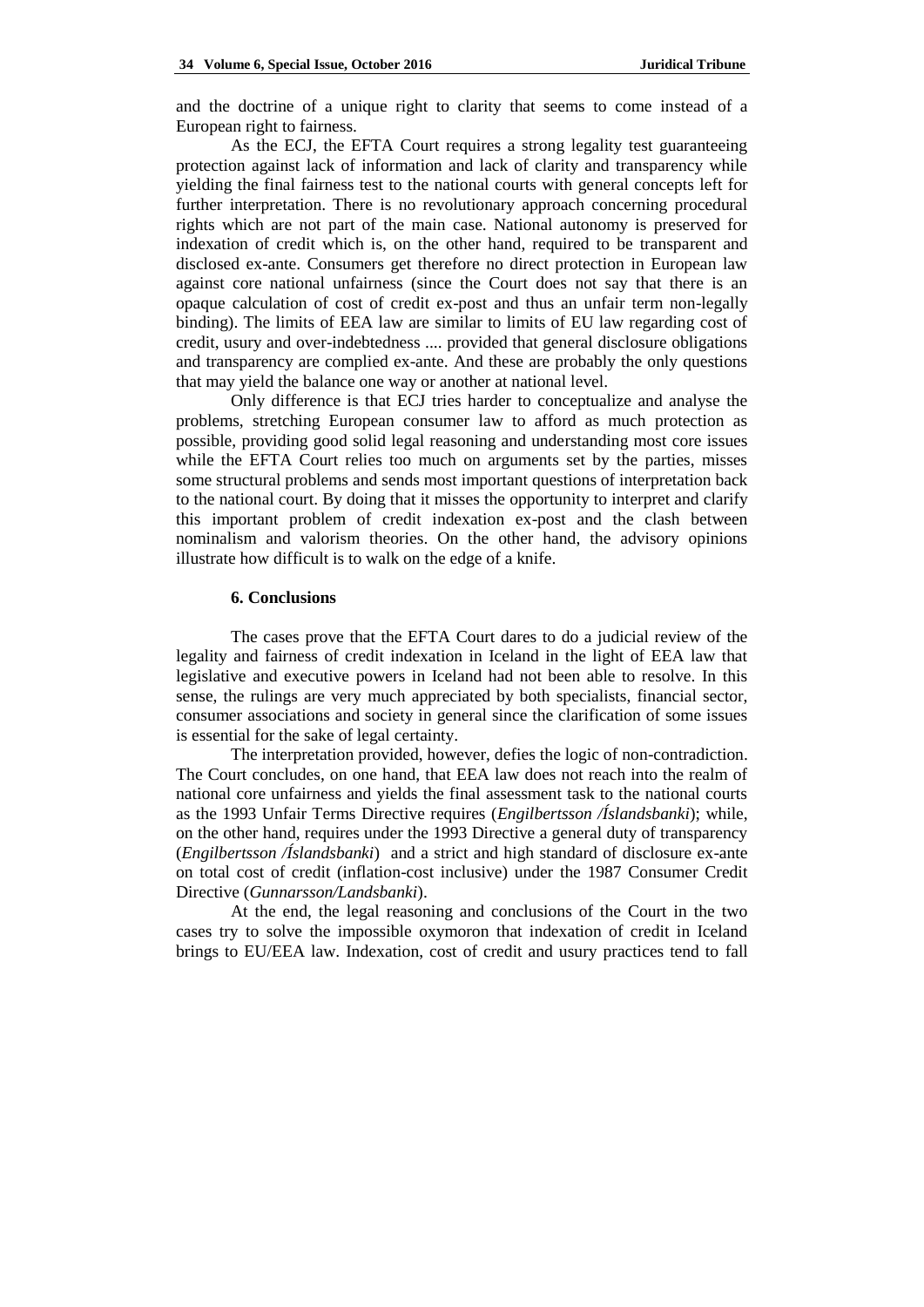outside the scope of European harmonisation (provided disclosure obligation of cost of credit and transparency ex-ante are respected). A fairness control is dependent on national and case circumstances to be assessed by domestic courts. On the other hand, European rules impose with no derogations that the total cost of credut is disclosed and calculated ex-ante (the cost of indexation of credit to inflation is therefore included and not excluded).

The problem lies in the fact that it is not possible to square a circle with this technique as the cost of indexation of credit to inflation is impossible to disclose in advance and to explain in a transparent way. It is opaque and relies not only on CPI but also on secret business formulas. While it is feasible to formulate a Salomonic approach in theory, it is not possible to block the inherent contradiction or oxymoron in practice. The solution and attempt to clarify EEA law by the Court is nevertheless useful as it reveals the paradox. For this reason, it is suggested in the title that the EFTA Court might have created in this regard a sort of "law of contradiction". If we look at the ruling from the EFTA Court from the fairness angle, indexation is not prohibited per se in theory – provided is transparent- and the assessment is for national judges. If we look at it from the information disclosure obligations ex-ante, indexation is extensively regulated by European law and thus impossible in practice. Lack of transparency is a ground of unfairness per se. The law of contradiction is confusing for the general public: are consumers ‗economic rights protected or not under EEA rules in Iceland? We do not know yet since the paradox is an oxymoron and the saga continues at national level.

What is most disappointing, however, is that the EFTA rulings do not seem to grasp and understand the scope, rationale and technique behind the cost of money/debt. The indexation of credit is not only based on the CPI but on the very old historical principles of anatocism and compounding $93$  structured in formulas not disclosed to consumers. The triple cost of credit (interest rates, indexation cost and negative amortization schemes) leads to an exponential increase of debt without parallel in Europe. While the calculation of CPI index is public and transparent, the formulas used by financial institutions are secret and opaque. Valorism (indexation) is cumulative to nominalism (interest). The EFTA Court seems to misunderstand the assumptions, hypothesis and techniques used for the calculations of total cost of credit.

Could the EFTA Court have ruled in a different way? It is difficult to say. On one hand, it is possible to argue in the affirmative. While it is true that the cost of credit, the fight against usury practices that lead to over-indebtedness have been left in principle to national regulation due to the differences in consumer credit markets and legal diversity; the case-law of ECJ has brought the issue under a minimum common framework of European consumer protection principles. Member States ´attitudes towards the regulation of cost of credit vary, some introduce interest rate restrictions in order to prevent consumer insolvency

<sup>93</sup> Reifner, Schröder, *Usury Laws: A Legal and Economic Evaluation of Interest Rate Restrictions in the European Union*, Instituts für Finanzdienstleistungen e.V. (iff), BoD – Books on Demand, 2012, pages 109-11.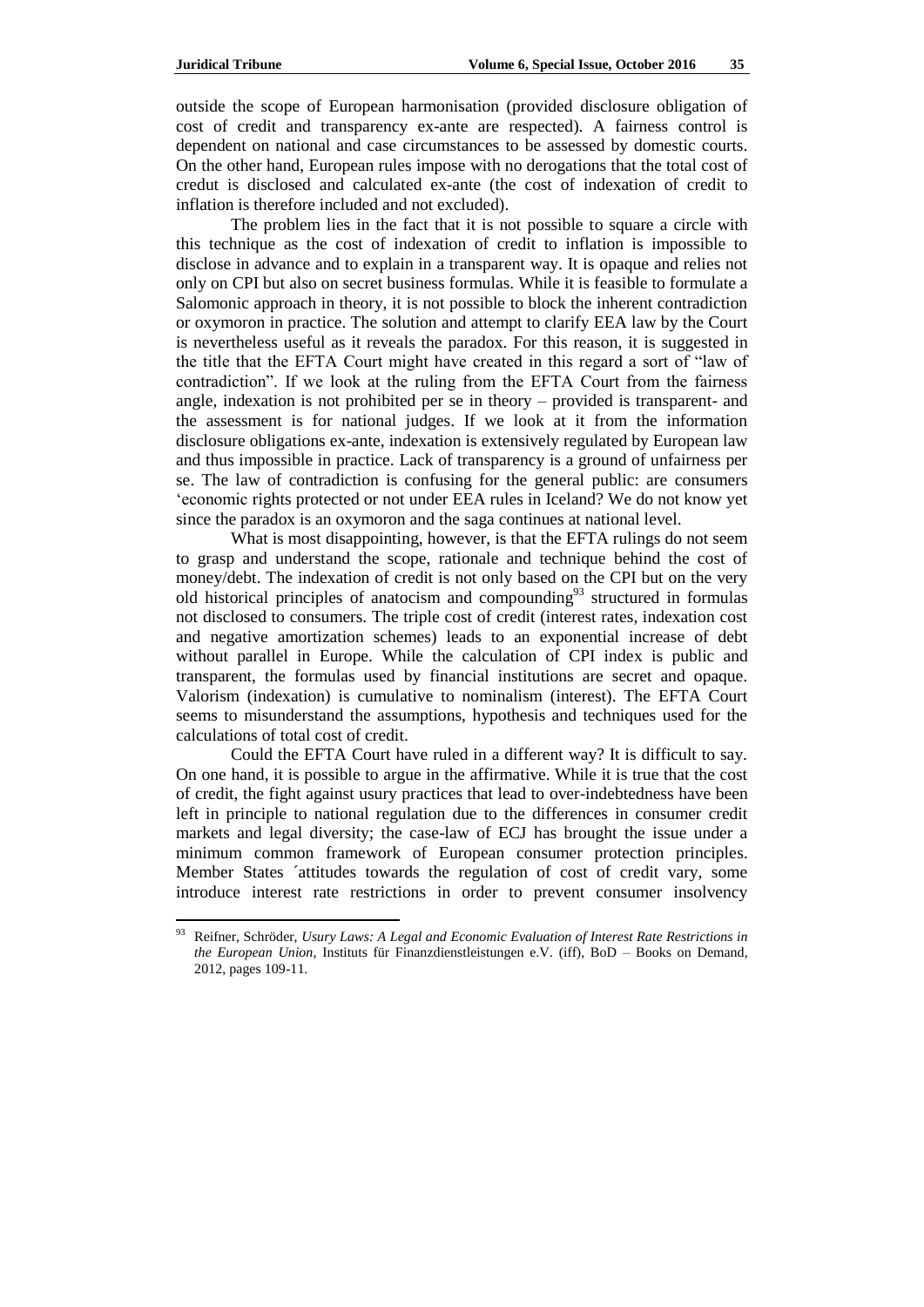problems. Others prefer not to regulate and/or introduce a cap on credit justifying this lack of intervention on the need to assure access to credit for people with moderate means. The concept of usury, although not mentioned directly by EU/EEA Directives, is an underlying theme. It could have been inspired by consumer protection aims stating that any regulatory choice should respect the purpose of European consumer credit law which is to ensure that the market works well, that it promotes social welfare of people by means of appropriate and adequately priced credit agreements. In this context, transparency, information exante and fairness constitute a limit on the national regulation and its margin of appreciation/ discretion/ choices. If the Courts take into account not only the EU/EEA acquis but also the general ethos of consumer protection in the area of credit and the vulnerability of consumers versus financial institutions, European law would control the cost of credit in an elliptical way at least.

On the other hand, it is possible to argue in the negative and recognise that the limits of EEA law are identical to EU law when confronted to national core unfairness on cost of credit embedded/allowed by domestic legislation as long as transparency is respected. The case Barklays in Spain shows the scope and limits of European harmonization on abusive cost of credit. In this line of reasoning, European law would only a general frame but it would offer neither protection nor a theory on credit fairness allowing for  $31 (28 + 3)$  different national regimes to deal with cost of credit and/or extortionate or usurary practices leading to overindebtedness, provided that clear information ex-ante is given.

One thing is nevertheless clear. The question "is indexation of credit expost such as practiced in Iceland a loophole open for circumvention of the European rules on consumer credit?" is still pending. The EFTA Court has already said that, as long as indexation of inflation ex-post is legal, transparent and duly calculated and disclosed ex-ante there will be no European fairness review. This is an oxymoron and the litigation has continued at national level. The most recent ruling of the Supreme Court of Iceland of 26 November 2015 (case nr. 243/2015) recognises the paradox (indexation to inflation is legal under Icelandic law even if that law breaches EU/EEA consumer credit law – the classic problem of lack of effect of European law in a dualist country). Consumers´ association will surely complain to the EFTA Surveillance Authority but we may be very well waiting for Godot. The indexation of credit to inflation ex-post in Iceland seem, at least for now, the perfect example of a law of contradiction where statements and propositions can be true and false, and reality is possible and impossible simultaneously.

#### **Bibliography**

- 1. Almestad, K. ‗The Squaring of the Circle The internal market and the EEA', in Johansson, Wahl and Bernitz, *Liber Amicorum in Honour of Sven Norberg*, Bruylant, Bruxelles, 2006, 1-10.
- 2. Ásgeir Jónsson, Sigurður Jóhannesson, Valdimar Árman, Brice Benaben and Stefania Perrucci, "Nauðsyn eða val? Verðtrygging, vextir og verðbolga" ("Necessity or choice?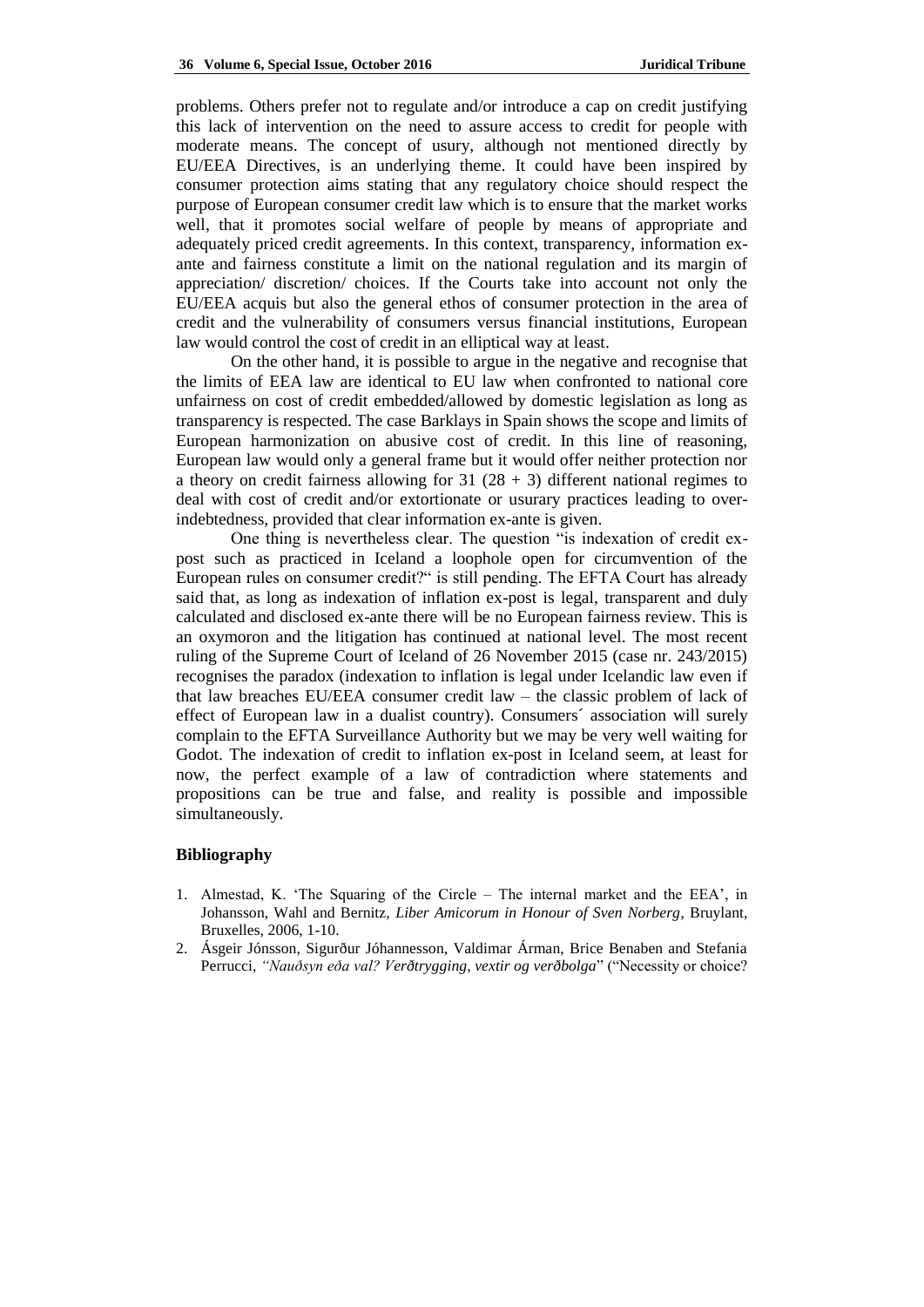Indexation, interest and inflation"), Report for the Association of Financial institutions SFF (Reykjavík, 2012) available on internet at <http://sff.is/sites/default/files/ naudsyn\_eda\_val-verdtrygging\_vextir\_og\_verdbolga.pdf> (consulted last time in July 1, 2016).

- 3. Baudenbacher, Carl, "The EFTA Court and the  $ECJ Coming$  in parts but winning together" in *The Court of Justice and the Construction of Europe: Analysis and Perspectives on Sixty years of Case Law*, TCM Springer/Asser Press, 2013.
- 4. Burke C. and Hannesson, Ó.Í., Case note on Case E-26/13 *Gunnarsson*, 52 *Common Market Law Review* (2015), 1119-1120.
- 5. Dobelniece, Signe and Lace, Tana, "Global economic crisis in Latvia: social policy and individuals' responses", *Filosofija-Sociologija*, (2012) Vol. 23, issue 2, 111-118.
- 6. Franklin, Christian N.K. and Fredriksen, Halvard Haukeland, "Of Pragmatism and Principles: The EEA Agreement 20 Years On", 52 *Common Market Law Review* (2015) 629-684.
- 7. Frediksen, Halvard Haukeland, "One market, two courts: Legal pluralism vs. homogeneity in the European Economic Area<sup>"</sup>, 79 *Nordic Journal of International Law* (2010), 481.
- 8. Graver, Hans Petter, "Mission impossible: Supranationality and national legal autonomy in the EEA AGreement", 7 *European Foreign Affairs Review* (2000) 73-90.
- 9. Guðmundsdóttir, Dóra, Case note on Case E-3/11 *Sigmarsson*, 49 *Common Market Law Review* (2012), 2019.
- 10. Magnusson, Skúli, "On the authority of advisory opinions", 3 *Europarättslig Tidskrift* (2010), 532-534.
- 11. Mendez-Pinedo, Elvira "The Cost of Credit in Iceland Under European Judicial Review: May Legality And Transparency Justify Unfairness?", 2 (2014) *Europarättslig Tidskrift* (ERT), 303-329.
- 12. Mendez-Pinedo, Elvira and Hannesson, Ólafur Ísberg, *The authority of European law. Exploring primacy of EU law and effect of EEA law from European and Icelandic perspectives*, Law Institute, University of Iceland, 2012.
- 13. Mendez-Pinedo, Elvira, *The effectiveness of European law. A comparative study between EC and EEA law*, Europa Law Publishing, 2009.
- 14. Müller-Graff, Peter-Christian and Mestad, Ola, *The rising complexity of European law*, BWV Verlag, 2014.
- 15. Reifner, Udo and Schröder, Michael, Usury Laws: *A Legal and Economic Evaluation of Interest Rate Restrictions in the European Union* (BoD – Books on Demand, 2012).
- 16. S. Norberg, K. Hökborg, M. Johansson, D. Eliasson and L. Dedichen (eds), *The European Economic Area EEA Law. A Commentary on the EEA Agreement*, Kluwer, 1993.
- 17. Schilling, M., "Inequality of bargaining power versus market for lemons: Legal paradigm change and the Court of Justice's jurisprudence on Directive 93/13 on unfair contract terms―, 3 *European Law Review* (2008), 336-358.
- 18. Stefánsson, Stefán Már, *The EEA Agreement and Its Adoption into Icelandic Law*, Scandinavian University Press, Oslo, 1997.
- 19. Thérèse Blanchet, Risto Piipponen, Maria Westman-Clément, *The Agreement on the EEA. A guide to the free movement of goods and competition rules. Foreword by Jacques Delors*, Oxford, Clarendon Press, 1994.

## **Table of cases**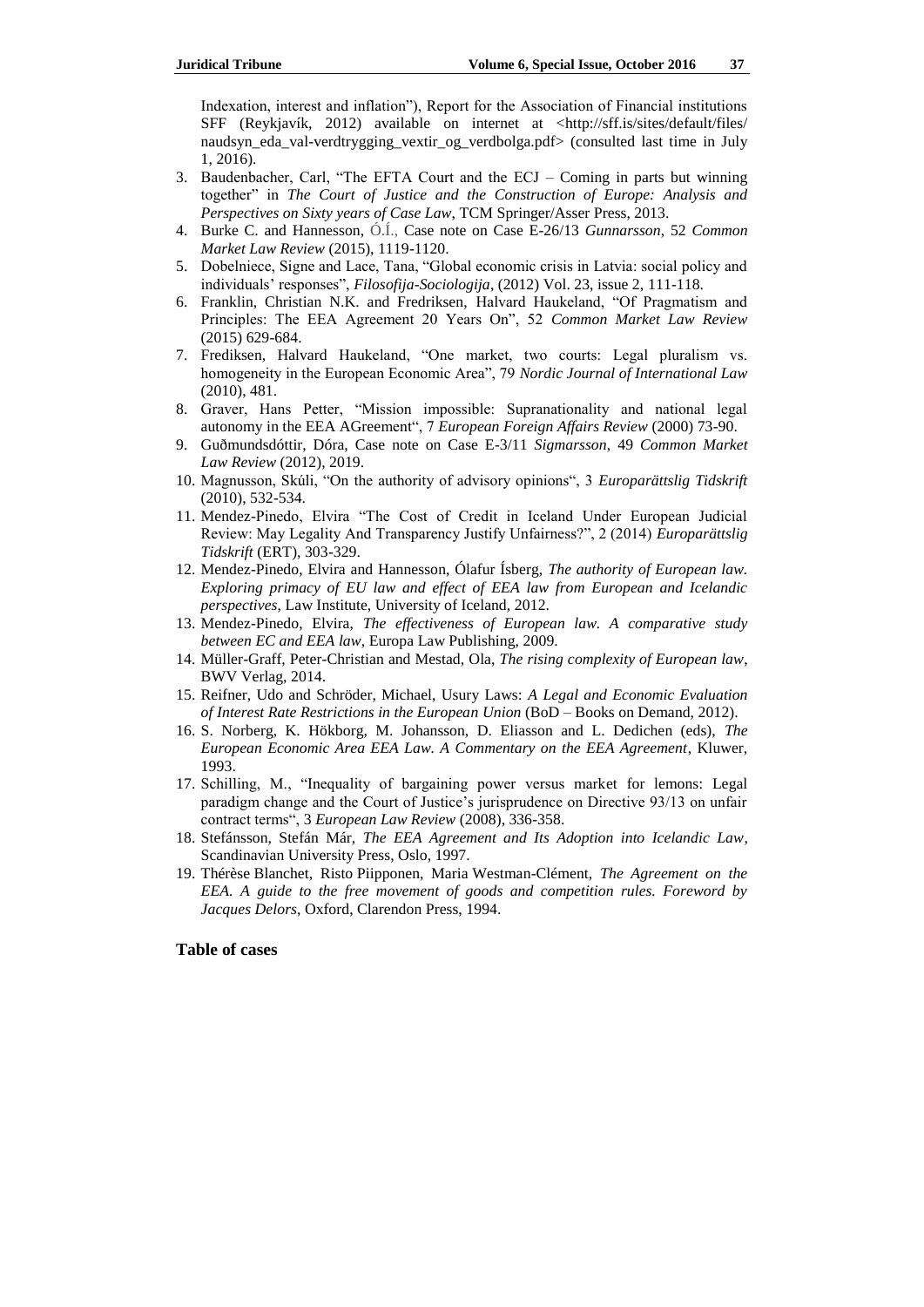#### **EFTA Court**

- 1. Case E-9/97, *Erla María Sveinbjörnsdóttir v. the Government of Iceland* [1998] EFTA Court Rep. 95.
- 2. Case E-4/01 *Karlsson* [2002] EFTA Court Rep. 240, para 32.
- 3. Case C-25/13 *Gunnar V. Engilbertsson and Íslandsbanki hf.* [2014] EFTA Court Reports, not yet reported (nyr.). Judgment of the EFTA Court of 28 August 2014.
- 4. Case C-27/13 *Sævar Jón Gunnarsson and Landsbankinn hf*. [2014] EFTA Court Reports nyr. Judgment of the EFTA Court of 24 November 2014.

#### **Court of Justice of European Union**

- 1. ECJ, Joined Cases C-6/90 and C-9/90 *Francovich* [1991] ECR I-5357.
- 2. ECJ, joined cases *Océano Grupo Editorial SA v Roció Murciano Quintero* (C-240/98) and *Salvat Editores SA v José M. Sánchez Alcón Prades* (C-241/98), *José Luis Copano Badillo* (C-242/98), *Mohammed Berroane* (C-243/98) and *Emilio Viñas Feliú* (C-244/98) [2000] ECR I-4941.
- 3. ECJ, case C-473/00 *Cofidis* [2002] ECR I-10875.
- 4. ECJ, Case C-484/08 *Caja de Ahorros y Monte de Piedad de Madrid v Asociación de Usuarios de Servicios Bancarios (Ausbanc)* [2010] ECR I-04785.
- 5. ECJ, case C-76/10 *Pohotovost' s.r.o. v Iveta Korčkovská* [2010] ECR I-11557.
- 6. ECJ, case C-453/10 *Pereničová and Perenič v SOS* [2012] ECR nyr. Judgment of 15 March 2012.
- 7. ECJ, case C-472/10 *Invitel* [2012] ECR nyr. Judgment of 26 April 2012.
- 8. ECJ, case C-618/10 *Banco Español de Crédito SA v Joaquín Calderón Camino* [2012] ECR nyr. Judgment of 14 June 2012.
- 9. ECJ, case 602/10 *Volksbank România SA SC* [2012] ECR nyr. Judgment of 12 July 2012.
- 10. ECJ, case C-92/11 *RWE Vertrieb AG v Verbraucherzentrale Nordrhein-Westfalen eV* [2013] ECR nyr. Judgment of 21 March 2013.
- 11. ECJ, case C-472/11 *Banif Plus Bank* [2013] ECR nyr. Judgment of 21 February 2013.
- 12. ECJ, case C-415/11 *Aziz v. Catalunyacaixa*, [2013] ECR nyr. Judgment of 14 March 2013.
- 13. ECJ, case C- 488/11 *[Asbeek Brusse and da Man Garabito v Jahani BV](http://curia.europa.eu/juris/document/document.jsf?text=&docid=137830&pageIndex=0&doclang=EN&mode=req&dir=&occ=first&part=1&cid=3825656)* [2013] ECR nyr. Judgment of 30 May 2013.
- 14. ECJ, case C-59/12 *BKK Mobil Oil* [2013] nyr. Judgment of 3 October 2013.
- 15. ECJ, joined cases *Banco Popular Español SA v Maria Teodolinda Rivas Quichimbo and Wilmar Edgar Cun Pérez* (C-537/12) and *Banco de Valencia SA v Joaquín Valldeperas Tortosa and María Ángeles Miret Jaume* (C-116/13) [2013] ECR nyr. Judgment of 14 Nov. 2013.
- 16. ECJ, case C-26/13 *Kásler and Káslerné Rábai* [2014] ECR nyr. Judgment of 30 April 2014.
- 17. ECJ, case C-143/13 *Matei v. SC Volksbank România SA* [2015] nyr. Judgment of 26 February 2015.
- 18. ECJ, case C-280/13 *Barclays Bank SA v Sara Sánchez García* [2015] ECR nyr. Judgment of 30 April 2015.